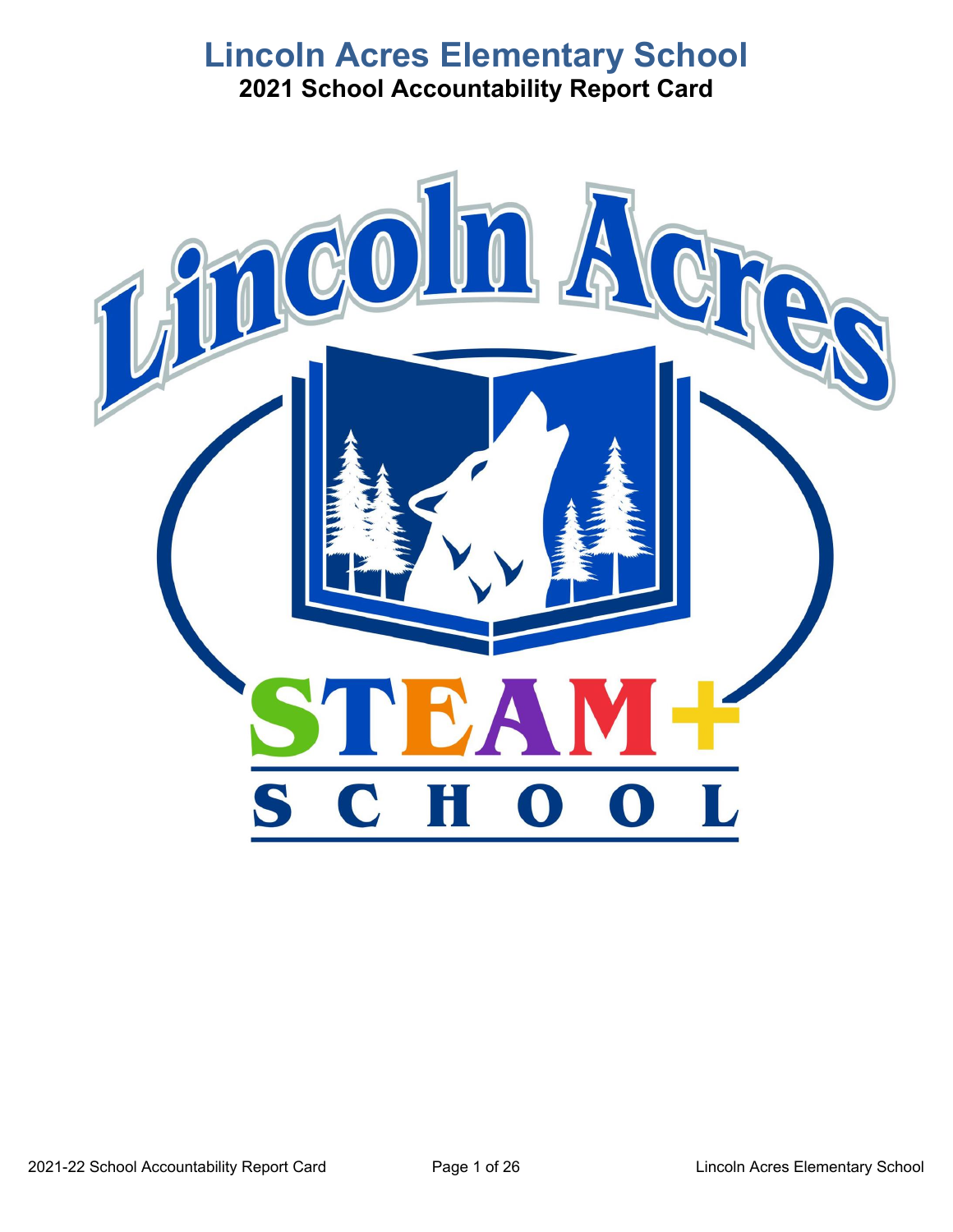# **General Information about the School Accountability Report Card (SARC)**



# **2021-22 School Contact Information**

| <b>School Name</b>                                 | <b>Lincoln Acres Elementary School</b> |  |  |  |
|----------------------------------------------------|----------------------------------------|--|--|--|
| <b>Street</b>                                      | 2200 Lanoitan Avenue                   |  |  |  |
| City, State, Zip                                   | National City, CA 91950                |  |  |  |
| <b>Phone Number</b>                                | $(619)$ 336-8600                       |  |  |  |
| <b>Principal</b>                                   | Katherine Melanese                     |  |  |  |
| <b>Email Address</b>                               | kmelanese@nsd.us                       |  |  |  |
| <b>School Website</b>                              | www.nsd.us                             |  |  |  |
| County-District-School (CDS) Code 37-68221-6038798 |                                        |  |  |  |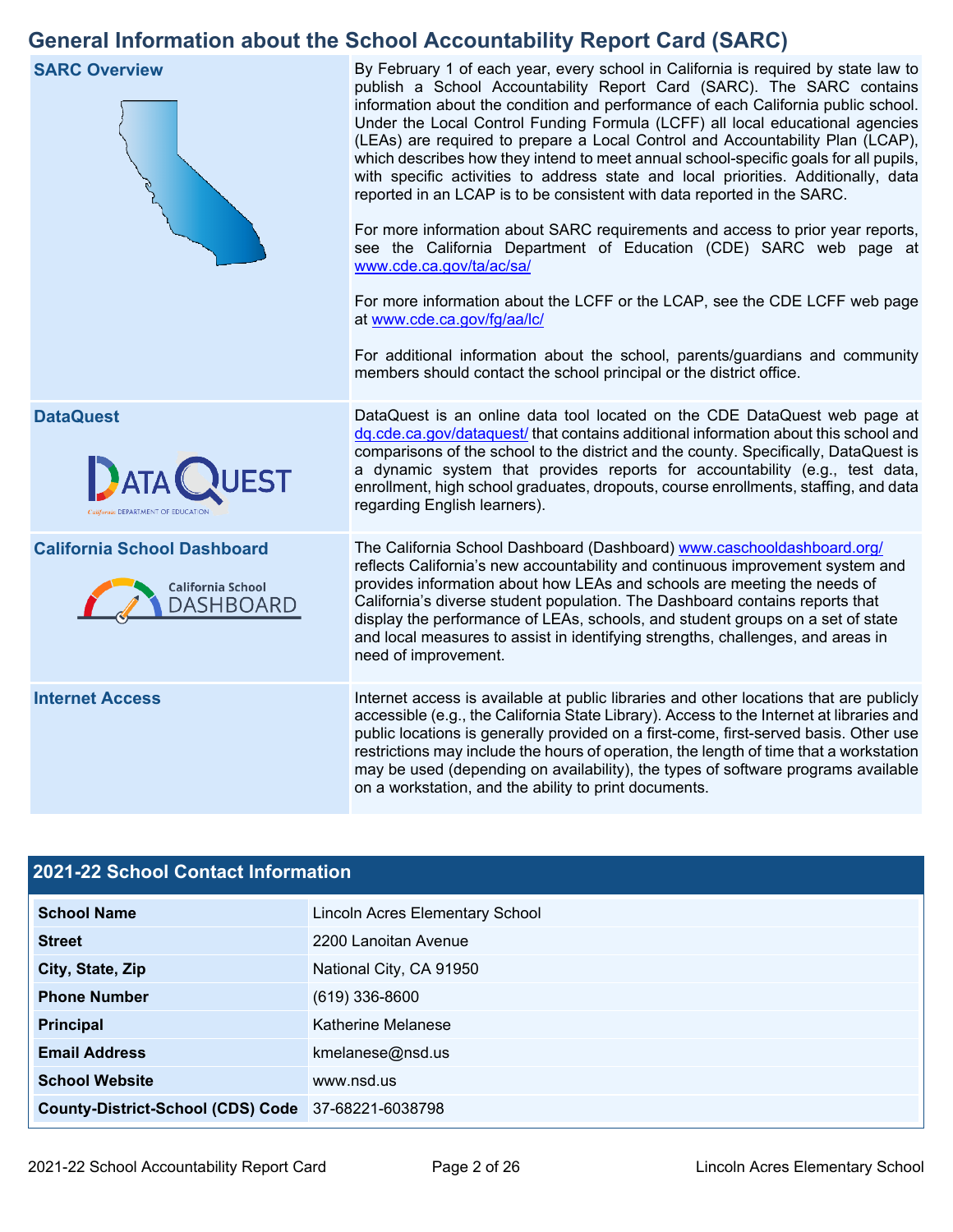| <b>2021-22 District Contact Information</b> |                                 |  |  |  |
|---------------------------------------------|---------------------------------|--|--|--|
| <b>District Name</b>                        | <b>National School District</b> |  |  |  |
| <b>Phone Number</b>                         | $(619)$ 336-7500                |  |  |  |
| Superintendent                              | Dr. Leighangela Brady           |  |  |  |
| <b>Email Address</b>                        | lbrady@nsd.us                   |  |  |  |
| <b>District Website Address</b>             | www.nsd.us                      |  |  |  |

## **2021-22 School Overview**

 building blocks for college and career readiness in order to create the compassionate and innovative leaders of the future. In addition, Lincoln Acres School supports the National School District's Strategic Plan to ensure student achievement. The The Lincoln Acres Timberwolves, a dynamic community, inspires all students to explore life's possibilities by providing the strategic plan has identified the following core strategies:

- • Provide a Quality, Standards-based Instructional Program where every child makes measurable progress in academic and social development.
- Integrate STEAM+ content with Literacy to provide real-world learning, content literacy, application, and higherordered thinking skills.
- Maintain a High-Quality Staff to ensure that every student is taught by high quality, effective, and well-trained staff.
- • Maintain Effective Communication and Community Outreach to ensure that teachers, staff, parents, and community are well informed through timely and effective two-way communication that enhances collaboration, decisionmaking, and partnerships in service of student success.
- Maintain a Safe and Healthy Environment via our PBIS program to enhance safe and healthy environments that support learning and physical well-being for students, staff, and our community.
- Manage Fiscal Resources to ensure the effective use of District fiscal resources to support student achievement.

#### Message from Principal, Kathy Melanese

 Lincoln Acres School is a kindergarten through sixth grade elementary school located in an unincorporated area of National education classes and 20 general education classes. City. Our student population is rich in cultural diversity. We have a preschool, located adjacent to the school. We have 5 special

During the 2021-2022 school year, Lincoln Acres is providing in-person instruction to all of our students. Our teachers have spent many hours preparing to provide meaningful, engaging, and rigorous instruction that address the unfinished learning from the 2020-2021 school year and that supports student achievement toward grade-level standards. We hold high standards for our students and work closely with our families to ensure we are providing the support needed for all students to achieve academic growth. In addition, teachers utilize high-quality materials for students to use at school and at home to enhance learning. These materials include hands-on math and science materials that align with our STEAM+ focus.

 Our efforts focus on increasing student achievement at all grade levels and for every student. At Lincoln Acres, we believe that Lincoln Acres has a highly qualified staff of teachers, aides, and support personnel who are committed to creating the best possible educational experience for our children. Effective teaching practices, the use of technology and instruction that implements the Common Core State Standards all support an educational environment where every child will learn and thrive. the collaboration between teachers, support staff, administration, and parents facilitates student achievement.

 In additon to our focus on the Common Core State Standards and the effective implementation of state adopted curriculum, we have self-identified as a STEAM+ school . Our teaching staff have participated in extensive training in STEAM (Science, Technology, Engineering, Arts & Math) subjects integrated with English Language Arts. This instructional focus has increased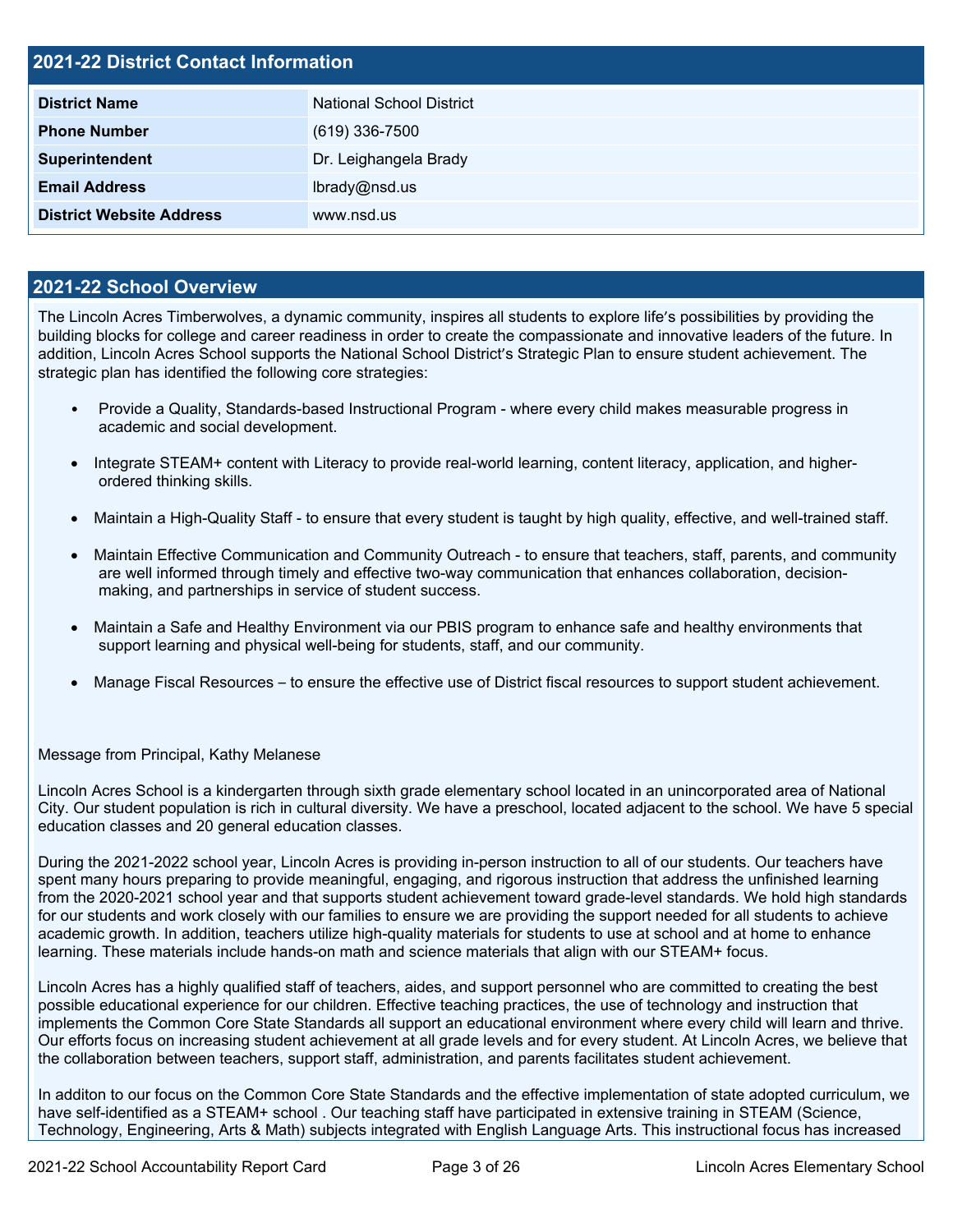student engagement and motivation in the classroom. Our students have had increased opportunities to explore life, physical and earth sciences. The excitement from the students has been evidenced throughout the day, but most especially in student projects. With the continued effort of the whole school community, which includes the support of parents and community members, we will continue to provide a STEAM+ focus and a motivating and engaging environment that enhances student learning.

Our school, in partnership with the YMCA, provides extended learning opportunities before and after school. Our school staff provide after school instruction in English Language Arts and Math and the YMCA provides supervised academic enrichment, homework help, nutritious snack time, and sports on our campus from 6 a.m. to 6 p.m. on school days. Lincoln Acres has a very active Parent Teacher Association (PTA). English Language Advisory Committee (ELAC), and School Site Council (SSC). We are thankful to have such a wonderful group of dedicated parents to help us support our educational program. We are always seeking parents and community members to volunteer at Lincoln Acres School.

### Lincoln Acres:

"Today's Learners . . . Tomorrow's Leaders!"

Our vision is to provide our students with a superior education by incorporating the intersections of Literacy and STEAM subjects where students, families, and teachers are active learners through relevant, rigorous, and engaging hands-onexperiences, that lead to innovation and connect to the real world to ensure our students become compassionate professionals prepared for 21st Century careers.

# **About this School**

# **2020-21 Student Enrollment by Grade Level**

| <b>Grade Level</b>                        | <b>Number of Students</b>                       |  |  |  |  |
|-------------------------------------------|-------------------------------------------------|--|--|--|--|
| Kindergarten                              | 74                                              |  |  |  |  |
| Grade 1                                   | $71$                                            |  |  |  |  |
| Grade 2                                   | 87                                              |  |  |  |  |
| Grade 3                                   | 61                                              |  |  |  |  |
| Grade 4                                   | 75                                              |  |  |  |  |
| Grade 5                                   | 81                                              |  |  |  |  |
| Grade 6                                   | 84                                              |  |  |  |  |
| <b>Total Enrollment</b>                   | 533                                             |  |  |  |  |
|                                           |                                                 |  |  |  |  |
| 2021-22 School Accountability Report Card | Page 4 of 26<br>Lincoln Acres Elementary School |  |  |  |  |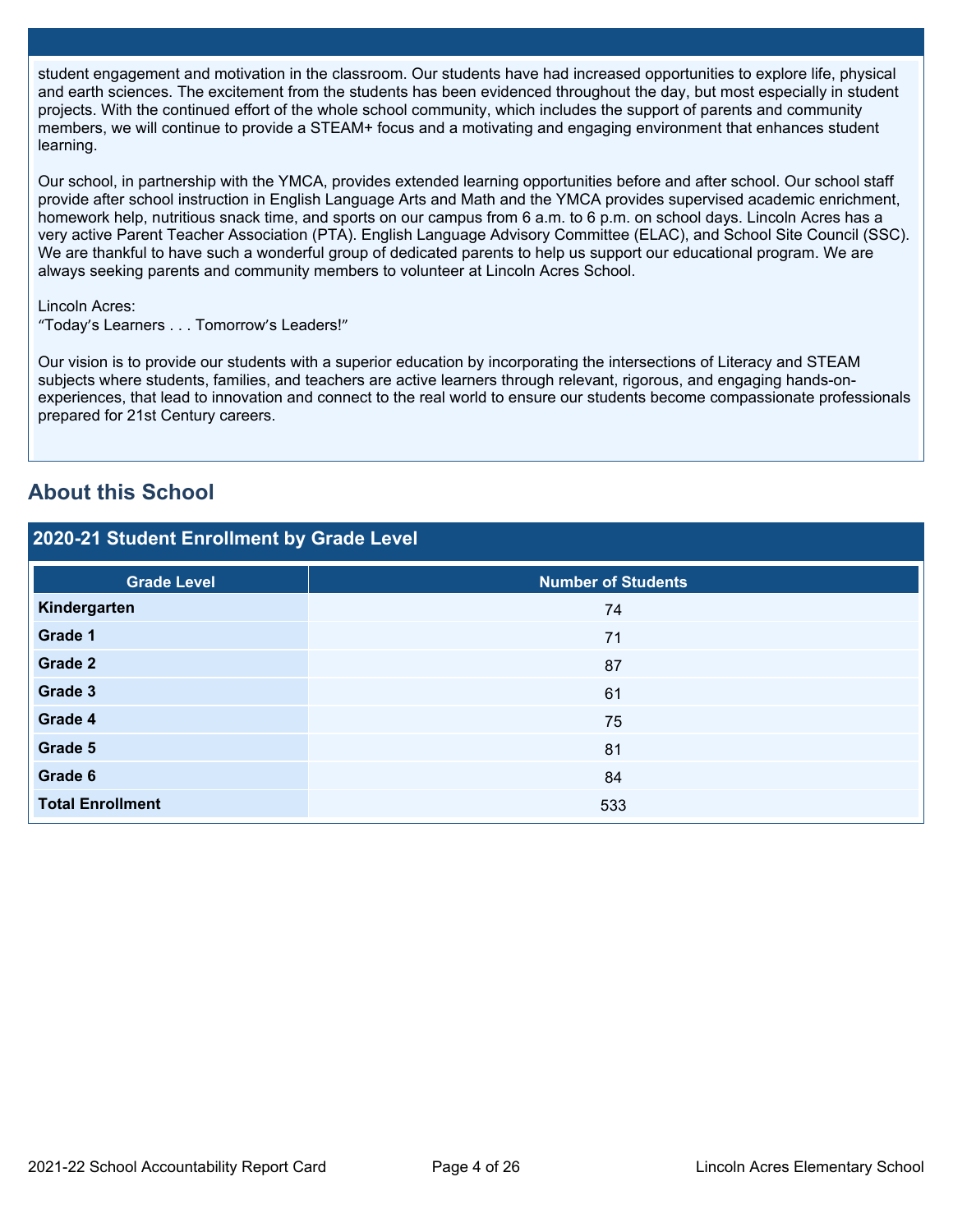# **2020-21 Student Enrollment by Student Group**

| <b>Student Group</b>                   | <b>Percent of Total Enrollment</b> |
|----------------------------------------|------------------------------------|
| Female                                 | 45.4                               |
| <b>Male</b>                            | 54.4                               |
| Asian                                  | 2.6                                |
| <b>Black or African American</b>       | 0.6                                |
| <b>Filipino</b>                        | 4.9                                |
| <b>Hispanic or Latino</b>              | 87.4                               |
| <b>Two or More Races</b>               | 1.7                                |
| <b>White</b>                           | 2.8                                |
| <b>English Learners</b>                | 45.8                               |
| <b>Foster Youth</b>                    | 0.4                                |
| <b>Homeless</b>                        | 6.8                                |
| <b>Socioeconomically Disadvantaged</b> | 71.1                               |
| <b>Students with Disabilities</b>      | 19.1                               |
|                                        |                                    |

# **A. Conditions of Learning**

# **State Priority: Basic**

The SARC provides the following information relevant to the State priority: Basic (Priority 1):

- Degree to which teachers are appropriately assigned and fully credentialed in the subject area and for the pupils they are teaching;
- Pupils have access to standards-aligned instructional materials; and
- School facilities are maintained in good repair

page at <https://www.cde.ca.gov/pd/ee/teacherequitydefinitions.asp> Note: For more information refer to the Updated Teacher Equity Definitions web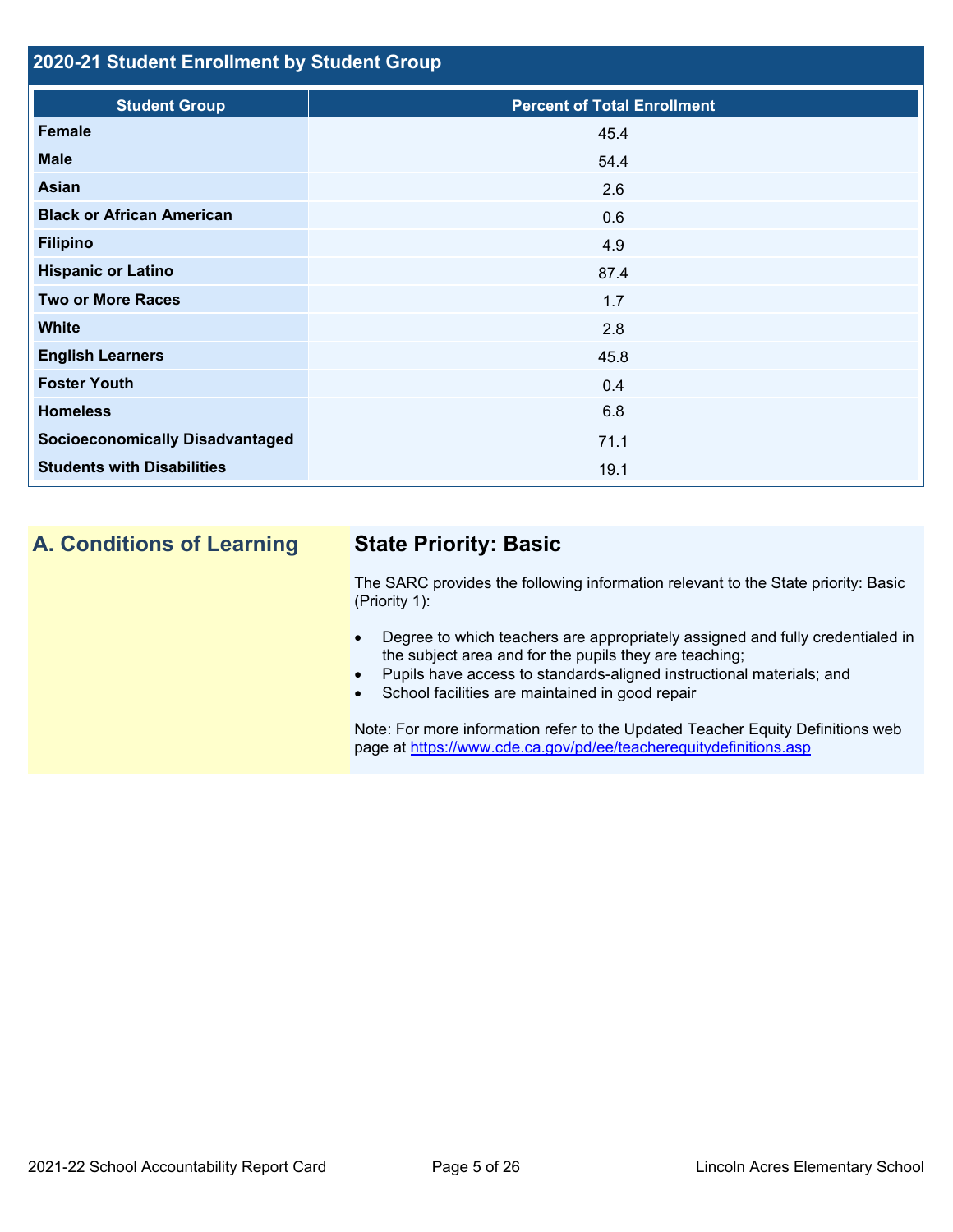| 2019-20 Teacher Preparation and Placement                                                                                                                                                                                                                                                                                                                                                                                                                         |         |  |  |
|-------------------------------------------------------------------------------------------------------------------------------------------------------------------------------------------------------------------------------------------------------------------------------------------------------------------------------------------------------------------------------------------------------------------------------------------------------------------|---------|--|--|
| <b>Authorization/Assignment</b>                                                                                                                                                                                                                                                                                                                                                                                                                                   | 2019-20 |  |  |
| Fully (Preliminary or Clear) Credentialed for Subject and Student Placement (properly assigned)                                                                                                                                                                                                                                                                                                                                                                   |         |  |  |
| Intern Credential Holders Properly Assigned                                                                                                                                                                                                                                                                                                                                                                                                                       |         |  |  |
| Teachers Without Credentials and Misassignments ("ineffective" under ESSA)                                                                                                                                                                                                                                                                                                                                                                                        |         |  |  |
| Credentialed Teachers Assigned Out-of-Field ("out-of-field" under ESSA)                                                                                                                                                                                                                                                                                                                                                                                           |         |  |  |
| <b>Unknown</b>                                                                                                                                                                                                                                                                                                                                                                                                                                                    |         |  |  |
| <b>Total Teaching Positions</b>                                                                                                                                                                                                                                                                                                                                                                                                                                   |         |  |  |
| Note: The data in this table is based on Full Time Equivalent (FTE) status. One FTE equals one staff member working full time;<br>one FTE could also represent two staff members who each work 50 percent of full time. Additionally, an assignment is defined as<br>a position that an educator is assigned to based on setting, subject, and grade level. An authorization is defined as the services<br>that an educator is authorized to provide to students. |         |  |  |
|                                                                                                                                                                                                                                                                                                                                                                                                                                                                   |         |  |  |
| 2019-20 Teachers Without Credentials and Misassignments (considered "ineffective" under ESSA)                                                                                                                                                                                                                                                                                                                                                                     |         |  |  |
| <b>Authorization/Assignment</b>                                                                                                                                                                                                                                                                                                                                                                                                                                   | 2019-20 |  |  |
| <b>Permits and Waivers</b>                                                                                                                                                                                                                                                                                                                                                                                                                                        |         |  |  |
| <b>Misassignments</b>                                                                                                                                                                                                                                                                                                                                                                                                                                             |         |  |  |
| <b>Vacant Positions</b>                                                                                                                                                                                                                                                                                                                                                                                                                                           |         |  |  |

| 2019-20 Teachers Without Credentials and Misassignments (considered "ineffective" under ESSA) |         |  |  |
|-----------------------------------------------------------------------------------------------|---------|--|--|
| <b>Authorization/Assignment</b>                                                               | 2019-20 |  |  |
| <b>Permits and Waivers</b>                                                                    |         |  |  |
| <b>Misassignments</b>                                                                         |         |  |  |
| <b>Vacant Positions</b>                                                                       |         |  |  |
| <b>Total Teachers Without Credentials and Misassignments</b>                                  |         |  |  |

| 2019-20 Credentialed Teachers Assigned Out-of-Field (considered "out-of-field" under ESSA) |
|--------------------------------------------------------------------------------------------|
|--------------------------------------------------------------------------------------------|

| Indicator                                                     | 2019-20 |
|---------------------------------------------------------------|---------|
| <b>Credentialed Teachers Authorized on a Permit or Waiver</b> |         |
| <b>Local Assignment Options</b>                               |         |
| <b>Total Out-of-Field Teachers</b>                            |         |

# **2019-20 Class Assignments**

| <b>Indicator</b>                                                                                                                                    | 2019-20 |
|-----------------------------------------------------------------------------------------------------------------------------------------------------|---------|
| <b>Misassignments for English Learners</b><br>(a percentage of all the classes with English learners taught by teachers that are misassigned)       |         |
| No credential, permit or authorization to teach<br>(a percentage of all the classes taught by teachers with no record of an authorization to teach) |         |

| 2021-22 Quality, Currency, Availability of Textbooks and Other Instructional Materials |            |  |  |
|----------------------------------------------------------------------------------------|------------|--|--|
| Year and month in which the data were collected                                        | 08/25/2021 |  |  |
|                                                                                        |            |  |  |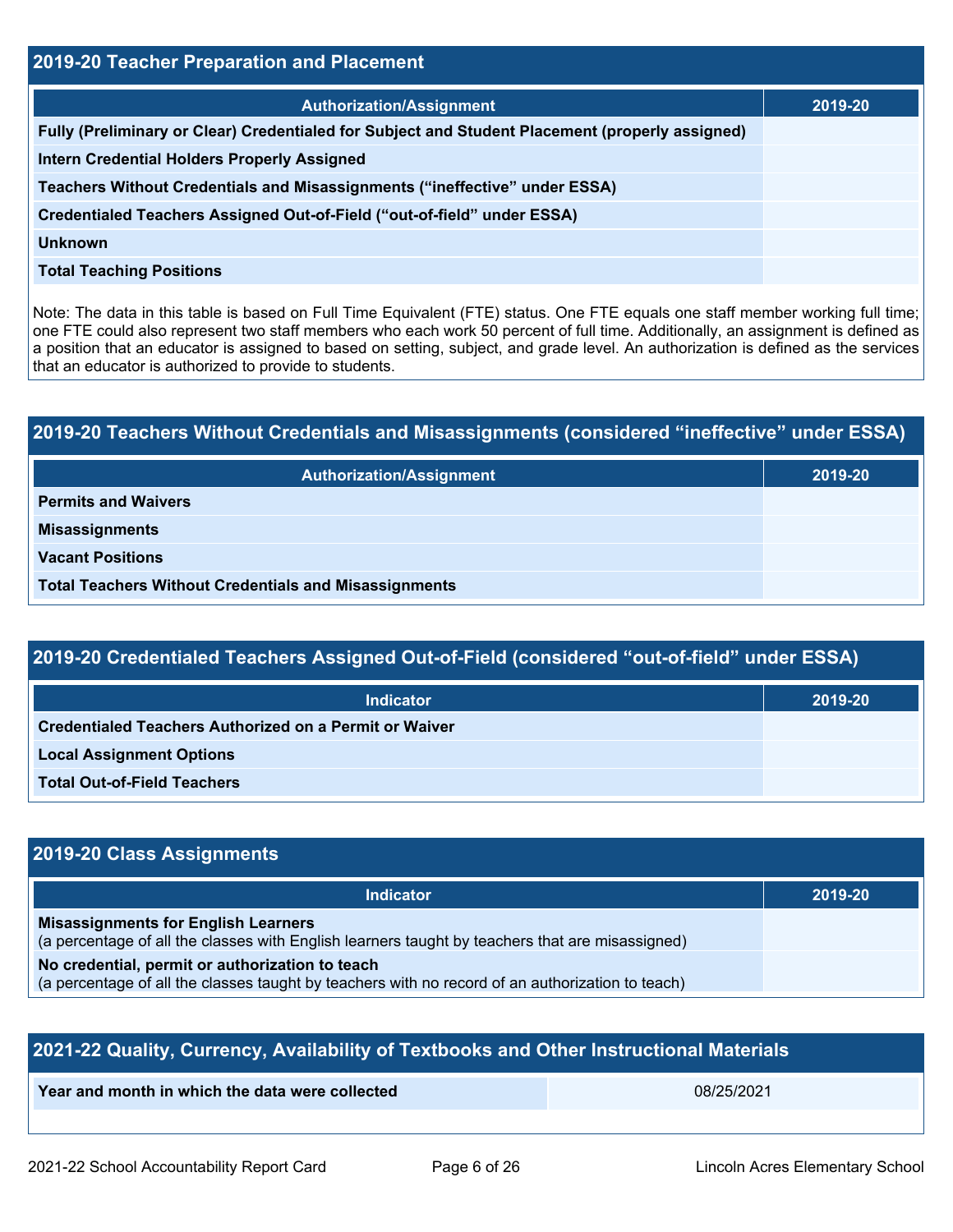| <b>Subject</b>                                         | <b>Textbooks and Other Instructional Materials/year of</b><br><b>Adoption</b>      | <b>From</b><br><b>Most</b><br><b>Recent</b><br><b>Adoption</b> | <b>Percent</b><br><b>Students</b><br><b>Lacking Own</b><br><b>Assigned</b><br>Copy |
|--------------------------------------------------------|------------------------------------------------------------------------------------|----------------------------------------------------------------|------------------------------------------------------------------------------------|
| <b>Reading/Language Arts</b>                           | Benchmark Advance 2018<br>Benchmark Adelante 2018<br>American Reading Company 2018 | Yes                                                            | $0\%$                                                                              |
| <b>Mathematics</b>                                     | Houghton-Mifflin-Harcourt<br>California GO MATH!<br>2015-2016                      | Yes                                                            | $0\%$                                                                              |
| <b>Science</b>                                         | McGraw-Hill - (Eng.) CA Science (Span.) CA Ciencias<br>2008/2009                   | <b>Yes</b>                                                     | 0%                                                                                 |
| <b>History-Social Science</b>                          | H. M. Harcourt Reflections<br>2007/2008                                            | Yes                                                            | $0\%$                                                                              |
| <b>Foreign Language</b>                                | Benchmark Advanced/Adelante for English Language<br>Development<br>2020            | Yes                                                            | $0\%$                                                                              |
| <b>Health</b>                                          |                                                                                    |                                                                |                                                                                    |
| <b>Visual and Performing Arts</b>                      |                                                                                    |                                                                |                                                                                    |
| <b>Science Laboratory Equipment</b><br>$(grades 9-12)$ |                                                                                    |                                                                |                                                                                    |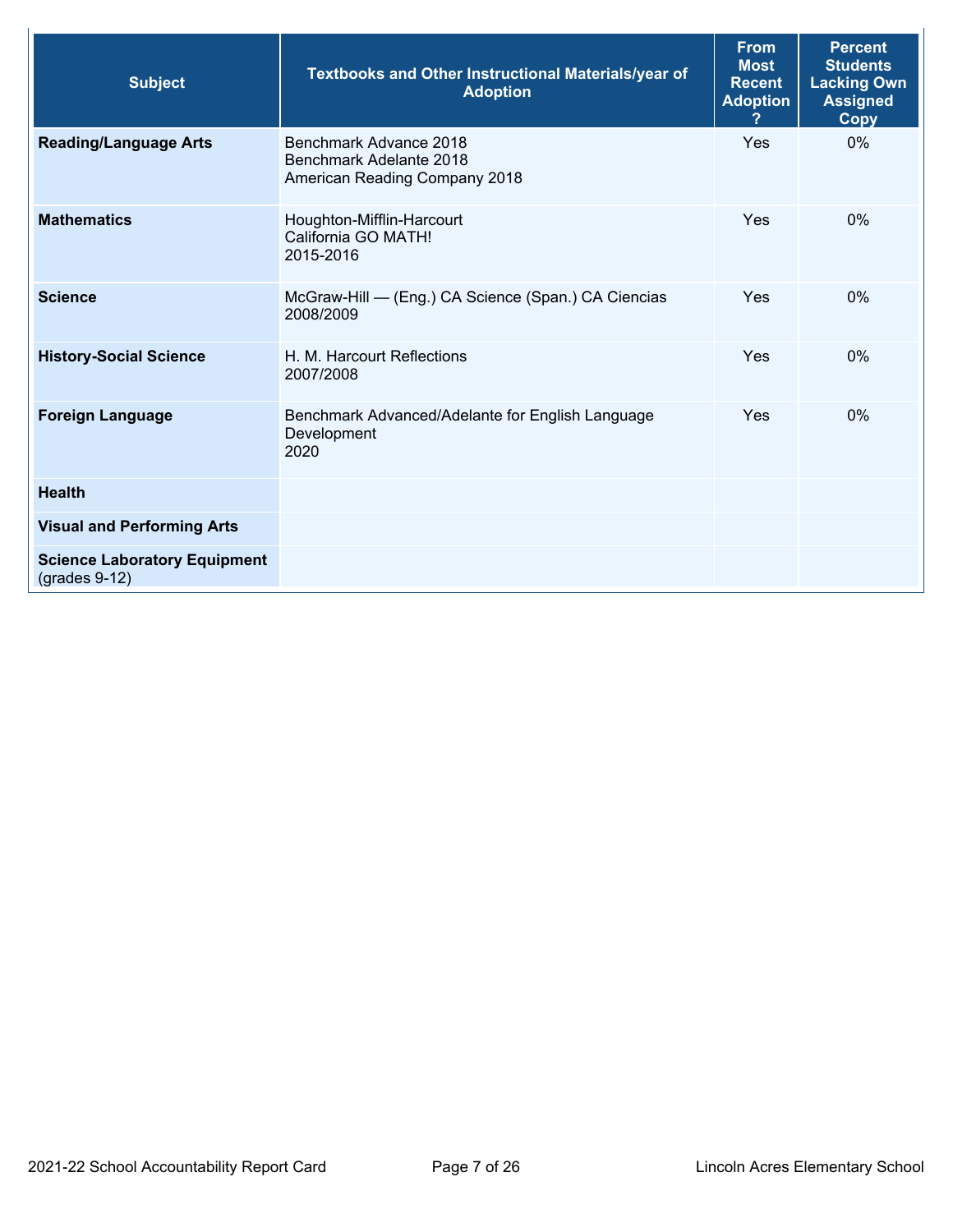# **School Facility Conditions and Planned Improvements**

### Maintenance and Repair

District maintenance staff ensures that the repairs necessary to keep the school in good, working condition are completed in a timely manner. A work order process is used to ensure efficient service, and that emergency repairs are given the highest priority.

#### Cleaning Process and Schedule

 We have made a conscientious effort to provide a clean and attractive campus. Students are encouraged to have pride in their A summary of these standards is available at the school office or at the district maintenance office. The principal works with the school and keep the campus clean. The District Governing Board has adopted cleaning standards for all schools in the district. custodial staff and custodial supervisor to develop cleaning schedules that ensure a clean and safe school. Due to the current Covid-19 pandemic, we have adopted cleaning and disinfecting procedures to mitigate transmission of the virus as much as possible.

#### New School Projects

 school year. The projects included the following: adding air conditioners to every classroom and multi-purpose room, upgrading The new school construction project funded by local bond funds (Measure N) was completed during summer of the 2015-16 electrical capacity for four school sites. a complete upgrade of our network cabling, upgrading network infrastructure hardware at all sites including the district office, a complete replacement of the district fiber optic cabling network, and a complete reconfiguration of the network to accommodate higher network speeds and greater network bandwidth.

#### The Facilities Inspection Tool (FIT)

 The FIT is used on a yearly basis to identify facility needs and repairs. All items found in need of repair on the FIT are addressed. Items that involve asphalt, roofing, flooring or painting are addressed through the District's deferred maintenance program. All other items are expedited into the National School District work order system and repaired by our maintenance department.

#### **Year and month of the most recent FIT report <b>EXALL AND THE SET AND THE SET AND THE SET AND THE SET AND THE SET A**

| <b>System Inspected</b>                                             | <b>Rate</b><br>Good       | Rate<br>Fair | Rate<br>Poor | <b>Repair Needed and Action Taken or Planned</b>                                                                                                                                                                                                |
|---------------------------------------------------------------------|---------------------------|--------------|--------------|-------------------------------------------------------------------------------------------------------------------------------------------------------------------------------------------------------------------------------------------------|
| <b>Systems:</b><br>Gas Leaks, Mechanical/HVAC, Sewer                | X                         |              |              |                                                                                                                                                                                                                                                 |
| Interior:<br><b>Interior Surfaces</b>                               | $\sf X$                   |              |              | Hallway: Peeling paint<br>Room 2: Hole in wall<br>Room 20: Wall damage and ramp<br>Room 27: Base board and carpet<br>Room 31: broken door under sink<br>Room 9A: Door frame paint back door<br>Action Taken: Work orders submitted for repairs. |
| <b>Cleanliness:</b><br>Overall Cleanliness, Pest/Vermin Infestation | $\boldsymbol{\mathsf{X}}$ |              |              |                                                                                                                                                                                                                                                 |
| <b>Electrical</b>                                                   | $\sf X$                   |              |              | Room 25: broken outlet<br>Action Taken: Work order submitted for repair.                                                                                                                                                                        |
| <b>Restrooms/Fountains:</b><br>Restrooms, Sinks/ Fountains          | $\sf X$                   |              |              |                                                                                                                                                                                                                                                 |
| Safety:<br>Fire Safety, Hazardous Materials                         | X                         |              |              |                                                                                                                                                                                                                                                 |
| <b>Structural:</b><br>Structural Damage, Roofs                      | $\sf X$                   |              |              |                                                                                                                                                                                                                                                 |
| <b>External:</b>                                                    | X                         |              |              | K2: Door frame paint                                                                                                                                                                                                                            |

2021-22 School Accountability Report Card **Page 8 of 26** Lincoln Acres Elementary School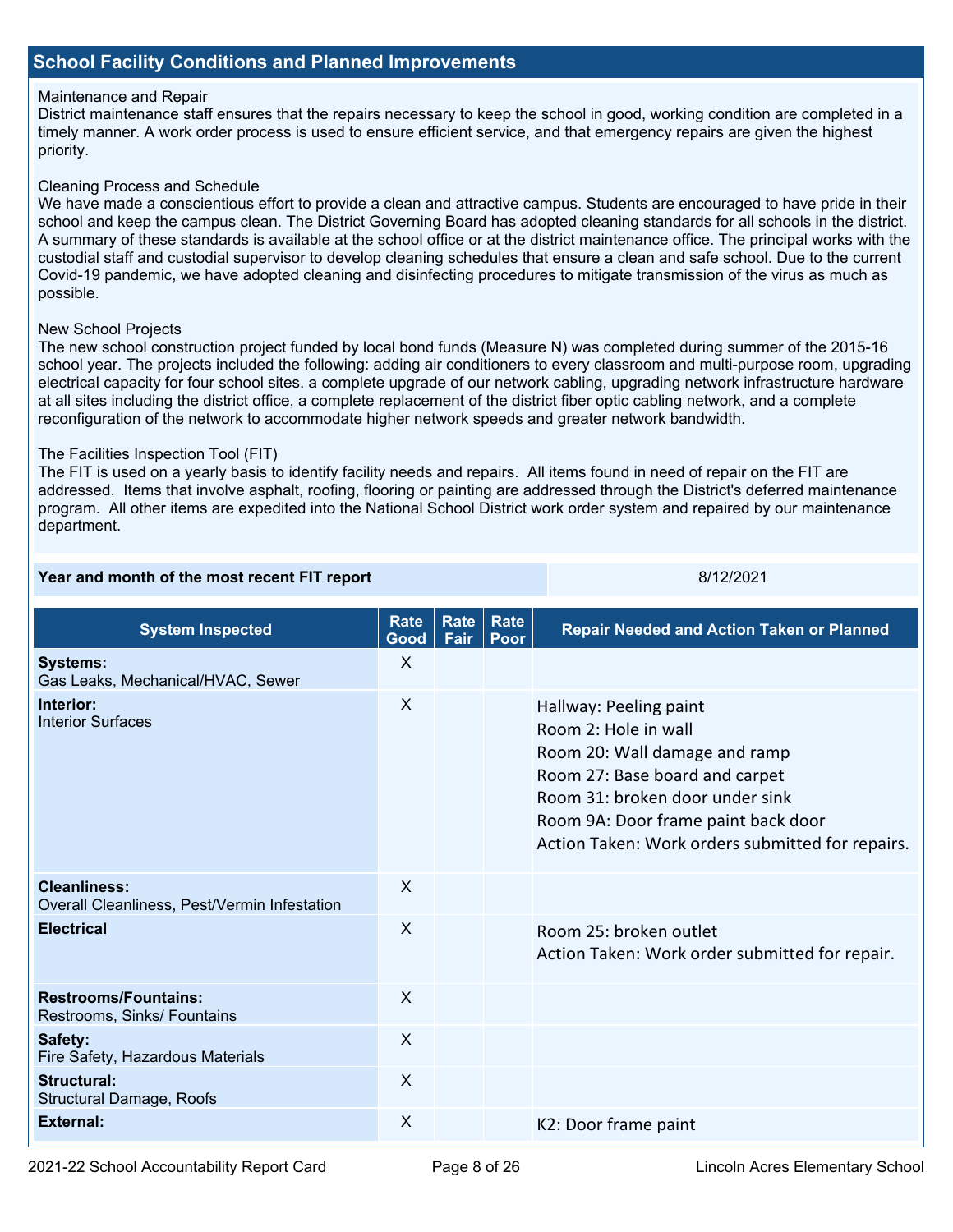# **School Facility Conditions and Planned Improvements**

Playground/School Grounds, Windows/<br>Doors/Gates/Fences

Action Taken: Work order submitted for repair.

| <b>Overall Facility Rate</b> |      |      |             |  |  |  |  |  |
|------------------------------|------|------|-------------|--|--|--|--|--|
| <b>Exemplary</b>             | Good | Fair | <b>Poor</b> |  |  |  |  |  |
|                              |      |      |             |  |  |  |  |  |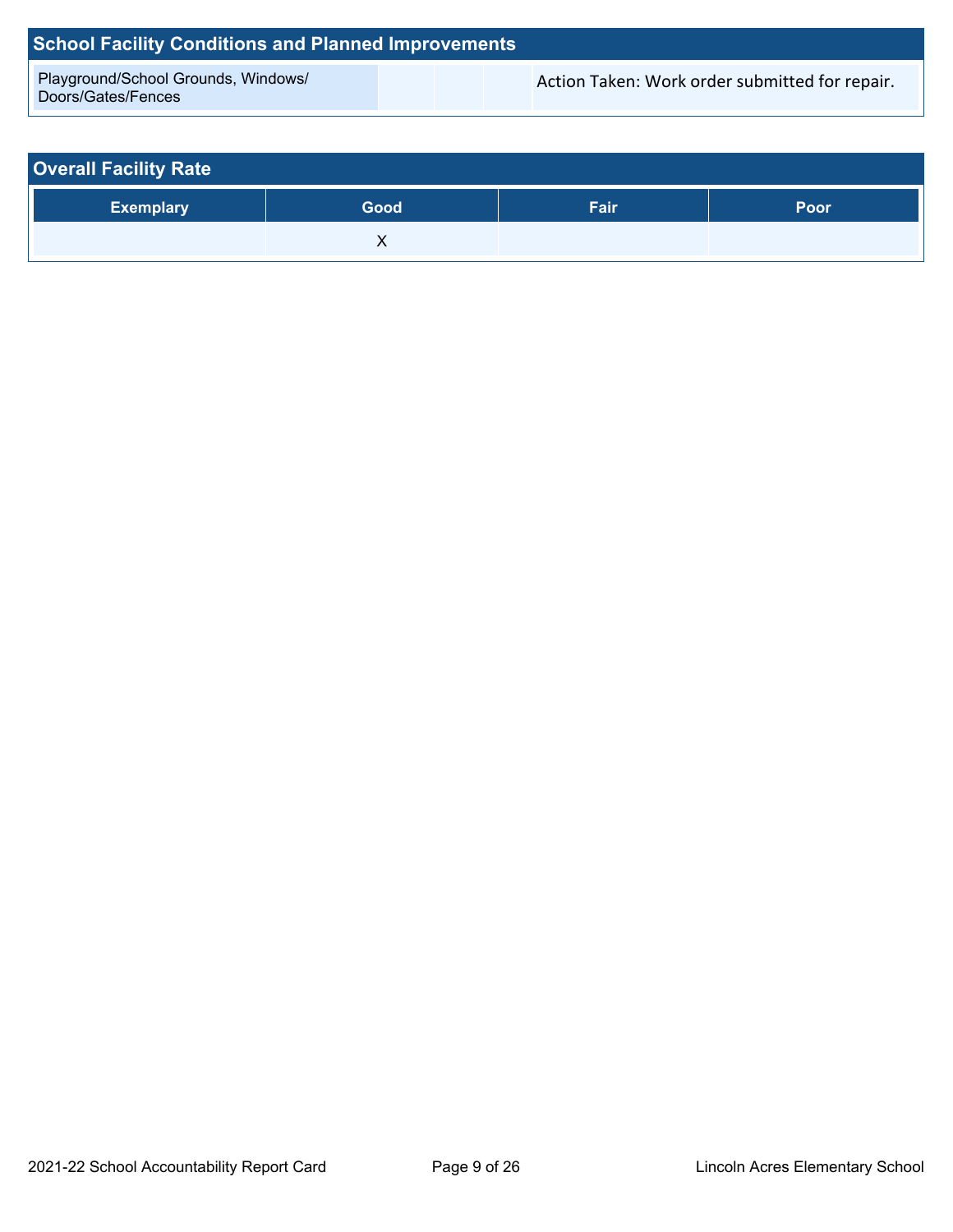# **B. Pupil Outcomes State Priority: Pupil Achievement**

The SARC provides the following information relevant to the State priority: Pupil Achievement (Priority 4):

#### **Statewide Assessments**

 (i.e., California Assessment of Student Performance and Progress [CAASPP] System includes the Smarter Balanced Summative Assessments for students in for English language arts/literacy [ELA] and mathematics given in grades three through eight and grade eleven. Only eligible students may participate in the standards, which are linked with the Common Core State Standards [CCSS] for the general education population and the California Alternate Assessments [CAAs] administration of the CAAs. CAAs items are aligned with alternate achievement students with the most significant cognitive disabilities).

The CAASPP System encompasses the following assessments and student participation requirements:

- 1. **Smarter Balanced Summative Assessments and CAAs for ELA** in grades three through eight and grade eleven.
- 2. **Smarter Balanced Summative Assessments and CAAs for mathematics** in grades three through eight and grade eleven.
- 3. **California Science Test (CAST) and CAAs for Science** in grades five, eight, and once in high school (i.e., grade ten, eleven, or twelve).

#### **SARC Reporting in the 2020-2021 School Year Only**

Where the most viable option, LEAs were required to administer the statewide summative assessment in ELA and mathematics. Where a statewide summative assessment was not the most viable option for the LEA (or for one or more gradelevel[s] within the LEA) due to the pandemic, LEAs were allowed to report results from a different assessment that met the criteria established by the State Board of Education (SBE) on March 16, 2021. The assessments were required to be:

- Aligned with CA CCSS for ELA and mathematics;
- Available to students in grades 3 through 8, and grade 11; and
- Uniformly administered across a grade, grade span, school, or district to all eligible students.

#### **Options**

Note that the CAAs could only be administered in-person following health and safety requirements. If it was not viable for the LEA to administer the CAAs in person with health and safety guidelines in place, the LEA was directed to not administer the tests. There were no other assessment options available for the CAAs. Schools administered the Smarter Balanced Summative Assessments for ELA and mathematics, other assessments that meet the SBE criteria, or a combination of both, and they could only choose one of the following:

- Smarter Balanced ELA and mathematics summative assessments;
- Other assessments meeting the SBE criteria; or
- Combination of Smarter Balanced ELA and mathematics summative assessments and other assessments.

The percentage of students who have successfully completed courses that satisfy the requirements for entrance to the University of California and the California State University, or career technical education sequences or programs of study.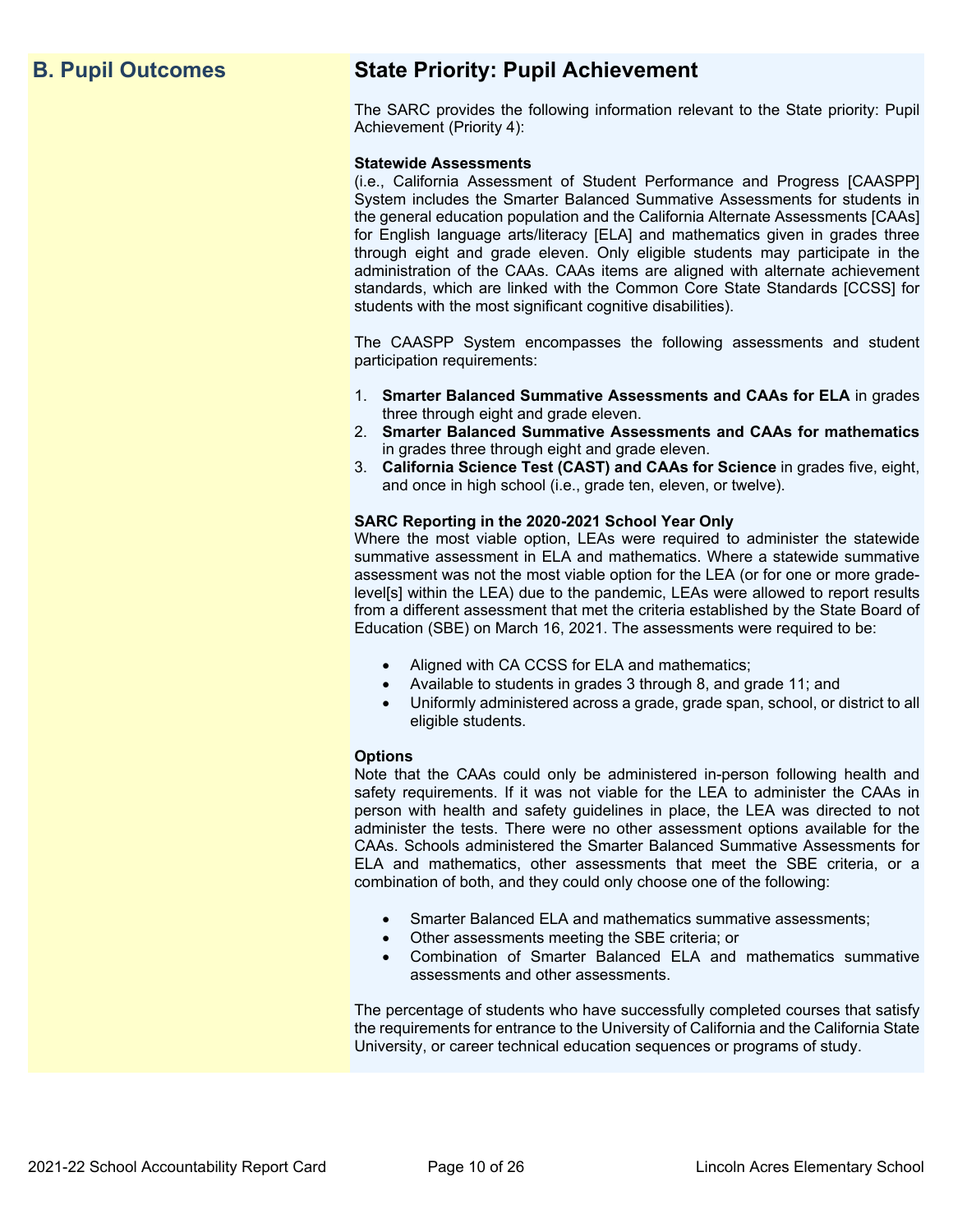## **Percentage of Students Meeting or Exceeding the State Standard on CAASPP**

 taking and completing a state-administered assessment. This table displays CAASPP test results in ELA and mathematics for all students grades three through eight and grade eleven

The 2019-2020 data cells with N/A values indicate that the 2019-2020 data are not available due to the COVID-19 pandemic and resulting summative test suspension. The Executive Order N-30-20 was issued which waived the assessment, accountability, and reporting requirements for the 2019-2020 school year.

 pandemic during the 2020-2021 school year. Where the CAASPP assessments in ELA and/or mathematics is not the most viable school, district, state are not an accurate comparison. As such, it is inappropriate to compare results of the 2020-2021 school year The 2020-2021 data cells have N/A values because these data are not comparable to other year data due to the COVID-19 option, the LEAs were allowed to administer local assessments. Therefore, the 2020-2021 data between school years for the to other school years.

| Subject                                                              | <b>School</b><br>2019-20 | <b>School</b><br>2020-21 | <b>District</b><br>2019-20 | <b>District</b><br>2020-21 | <b>State</b><br>2019-20 | <b>State</b><br>2020-21 |
|----------------------------------------------------------------------|--------------------------|--------------------------|----------------------------|----------------------------|-------------------------|-------------------------|
| <b>English Language Arts/Literacy</b><br>$\left($ grades 3-8 and 11) | N/A                      | N/A                      | N/A                        | N/A                        | N/A                     | N/A                     |
| <b>Mathematics</b><br>$(grades 3-8 and 11)$                          | N/A                      | N/A                      | N/A                        | N/A                        | N/A                     | N/A                     |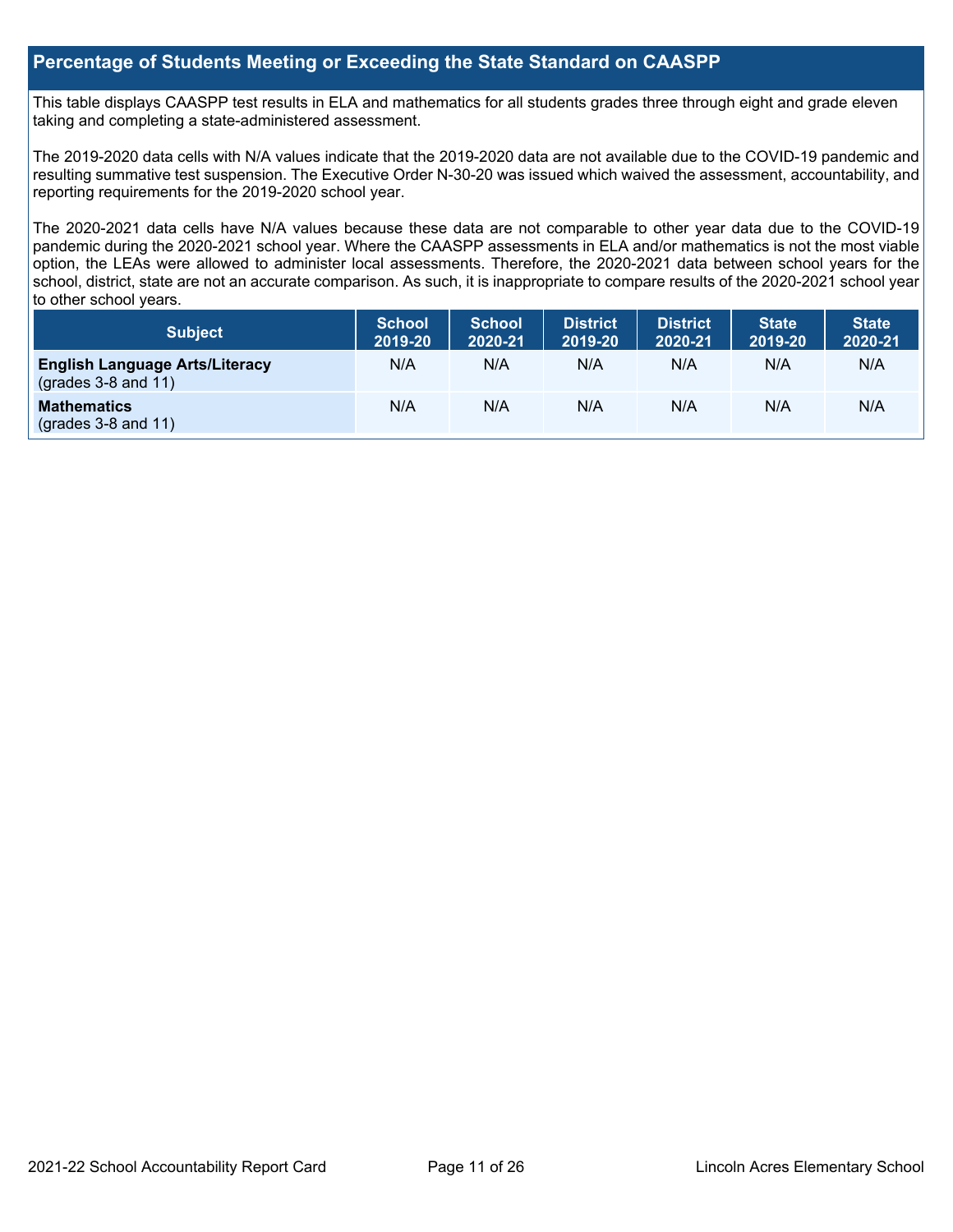# **2020-21 CAASPP Test Results in ELA by Student Group**

 and completing a state-administered assessment. The CDE will populate this table for schools in cases where the school CDE will populate this table with "NT" values, meaning this school did not test students using the CAASPP. See the local This table displays CAASPP test results in ELA by student group for students grades three through eight and grade eleven taking administered the CAASPP assessment. In cases where the school administered a local assessment instead of CAASPP, the assessment(s) table for more information.

| <b>CAASPP</b><br><b>Student Groups</b>               | <b>CAASPP</b><br><b>Total</b><br><b>Enrollment</b> | <b>CAASPP</b><br><b>Number</b><br><b>Tested</b> | <b>CAASPP</b><br><b>Percent</b><br><b>Tested</b> | <b>CAASPP</b><br><b>Percent</b><br><b>Not Tested</b> | <b>CAASPP</b><br><b>Percent</b><br>Met or<br><b>Exceeded</b> |
|------------------------------------------------------|----------------------------------------------------|-------------------------------------------------|--------------------------------------------------|------------------------------------------------------|--------------------------------------------------------------|
| <b>All Students</b>                                  | 300                                                | <b>NT</b>                                       | <b>NT</b>                                        | <b>NT</b>                                            | <b>NT</b>                                                    |
| <b>Female</b>                                        | 133                                                | <b>NT</b>                                       | <b>NT</b>                                        | <b>NT</b>                                            | <b>NT</b>                                                    |
| <b>Male</b>                                          | 167                                                | <b>NT</b>                                       | <b>NT</b>                                        | <b>NT</b>                                            | <b>NT</b>                                                    |
| American Indian or Alaska Native                     | $\overline{0}$                                     | $\pmb{0}$                                       | $\mathbf 0$                                      | $\mathbf 0$                                          | $\mathbf 0$                                                  |
| <b>Asian</b>                                         | $\overline{\phantom{a}}$                           | <b>NT</b>                                       | <b>NT</b>                                        | <b>NT</b>                                            | <b>NT</b>                                                    |
| <b>Black or African American</b>                     | $-\!$                                              | <b>NT</b>                                       | <b>NT</b>                                        | <b>NT</b>                                            | <b>NT</b>                                                    |
| <b>Filipino</b>                                      | $-\!$                                              | <b>NT</b>                                       | <b>NT</b>                                        | <b>NT</b>                                            | <b>NT</b>                                                    |
| <b>Hispanic or Latino</b>                            | 270                                                | <b>NT</b>                                       | <b>NT</b>                                        | <b>NT</b>                                            | <b>NT</b>                                                    |
| <b>Native Hawaiian or Pacific Islander</b>           | $-\!$                                              | <b>NT</b>                                       | <b>NT</b>                                        | <b>NT</b>                                            | <b>NT</b>                                                    |
| <b>Two or More Races</b>                             | $-\!$                                              | <b>NT</b>                                       | <b>NT</b>                                        | <b>NT</b>                                            | <b>NT</b>                                                    |
| <b>White</b>                                         | $\overline{\phantom{a}}$                           | <b>NT</b>                                       | <b>NT</b>                                        | <b>NT</b>                                            | <b>NT</b>                                                    |
| <b>English Learners</b>                              | 153                                                | <b>NT</b>                                       | <b>NT</b>                                        | <b>NT</b>                                            | <b>NT</b>                                                    |
| <b>Foster Youth</b>                                  |                                                    | <b>NT</b>                                       | <b>NT</b>                                        | <b>NT</b>                                            | <b>NT</b>                                                    |
| <b>Homeless</b>                                      | 42                                                 | <b>NT</b>                                       | <b>NT</b>                                        | <b>NT</b>                                            | <b>NT</b>                                                    |
| <b>Military</b>                                      | $-\!$                                              | <b>NT</b>                                       | <b>NT</b>                                        | <b>NT</b>                                            | <b>NT</b>                                                    |
| <b>Socioeconomically Disadvantaged</b>               | 210                                                | <b>NT</b>                                       | <b>NT</b>                                        | <b>NT</b>                                            | <b>NT</b>                                                    |
| <b>Students Receiving Migrant Education Services</b> | $\mathbf{0}$                                       | $\mathbf 0$                                     | $\mathbf 0$                                      | $\mathbf 0$                                          | 0                                                            |
| <b>Students with Disabilities</b>                    | 58                                                 | <b>NT</b>                                       | <b>NT</b>                                        | <b>NT</b>                                            | <b>NT</b>                                                    |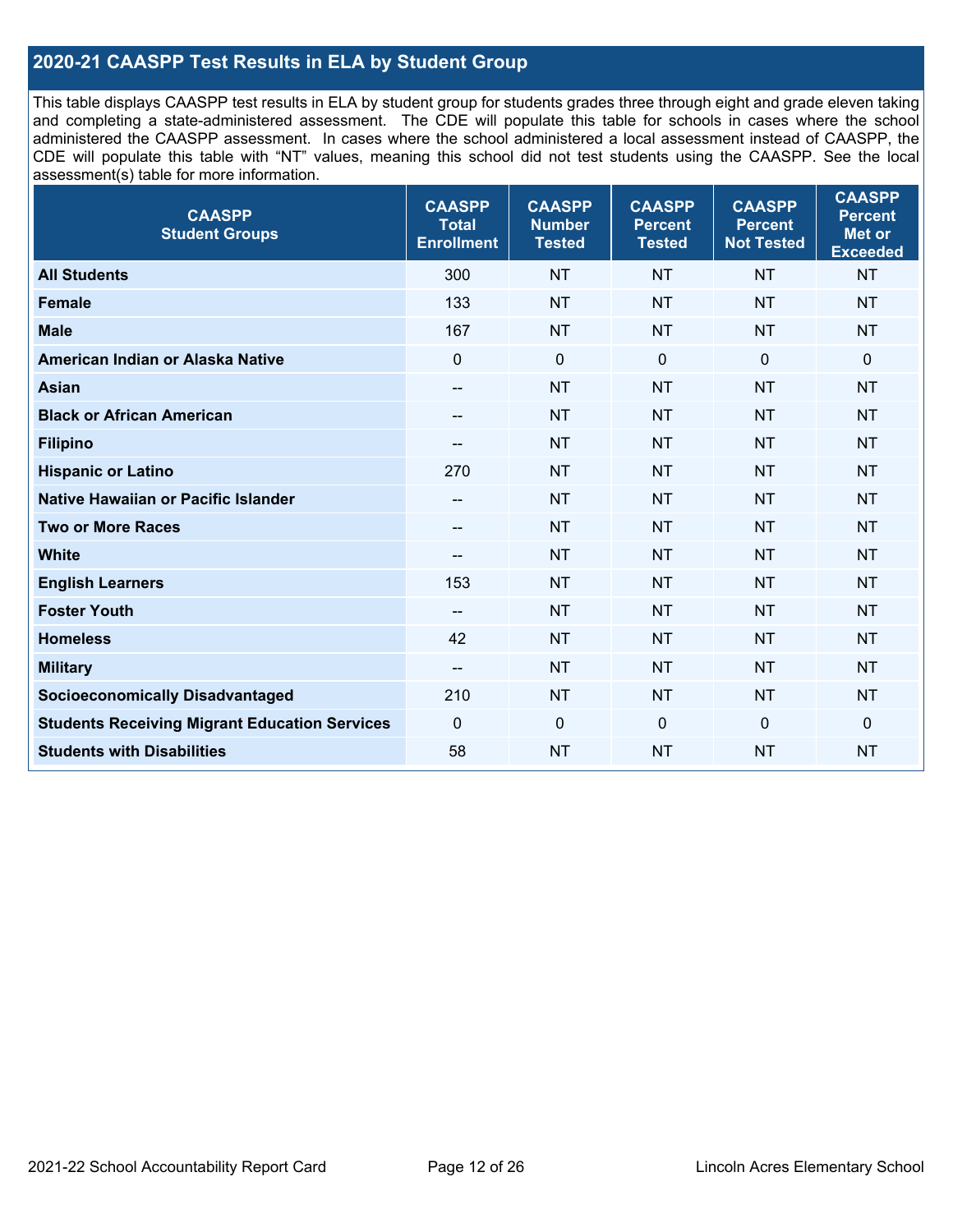# **2020-21 CAASPP Test Results in Math by Student Group**

 This table displays CAASPP test results in Math by student group for students grades three through eight and grade eleven taking and completing a state-administered assessment. The CDE will populate this table for schools in cases where the school CDE will populate this table with "NT" values, meaning this school did not test students using the CAASPP. See the local administered the CAASPP assessment. In cases where the school administered a local assessment instead of CAASPP, the assessment(s) table for more information.

| <b>CAASPP</b><br><b>Student Groups</b>               | <b>CAASPP</b><br><b>Total</b><br><b>Enrollment</b> | <b>CAASPP</b><br><b>Number</b><br><b>Tested</b> | <b>CAASPP</b><br><b>Percent</b><br><b>Tested</b> | <b>CAASPP</b><br><b>Percent</b><br><b>Not Tested</b> | <b>CAASPP</b><br><b>Percent</b><br><b>Met or</b><br><b>Exceeded</b> |
|------------------------------------------------------|----------------------------------------------------|-------------------------------------------------|--------------------------------------------------|------------------------------------------------------|---------------------------------------------------------------------|
| <b>All Students</b>                                  | 300                                                | <b>NT</b>                                       | <b>NT</b>                                        | <b>NT</b>                                            | <b>NT</b>                                                           |
| <b>Female</b>                                        | 133                                                | <b>NT</b>                                       | <b>NT</b>                                        | <b>NT</b>                                            | <b>NT</b>                                                           |
| <b>Male</b>                                          | 167                                                | <b>NT</b>                                       | <b>NT</b>                                        | <b>NT</b>                                            | <b>NT</b>                                                           |
| American Indian or Alaska Native                     | $\mathbf 0$                                        | $\mathbf 0$                                     | $\mathbf 0$                                      | 0                                                    | $\mathbf 0$                                                         |
| <b>Asian</b>                                         | $-\!$ $\!-$                                        | <b>NT</b>                                       | <b>NT</b>                                        | <b>NT</b>                                            | <b>NT</b>                                                           |
| <b>Black or African American</b>                     | $-\!$ $\!-$                                        | <b>NT</b>                                       | <b>NT</b>                                        | <b>NT</b>                                            | <b>NT</b>                                                           |
| <b>Filipino</b>                                      | $-$                                                | <b>NT</b>                                       | <b>NT</b>                                        | <b>NT</b>                                            | <b>NT</b>                                                           |
| <b>Hispanic or Latino</b>                            | 270                                                | <b>NT</b>                                       | <b>NT</b>                                        | <b>NT</b>                                            | <b>NT</b>                                                           |
| <b>Native Hawaiian or Pacific Islander</b>           | $\hspace{0.05cm}$ – $\hspace{0.05cm}$              | <b>NT</b>                                       | <b>NT</b>                                        | <b>NT</b>                                            | <b>NT</b>                                                           |
| <b>Two or More Races</b>                             | --                                                 | <b>NT</b>                                       | <b>NT</b>                                        | <b>NT</b>                                            | <b>NT</b>                                                           |
| <b>White</b>                                         | $\hspace{0.05cm}$                                  | <b>NT</b>                                       | <b>NT</b>                                        | <b>NT</b>                                            | <b>NT</b>                                                           |
| <b>English Learners</b>                              | 153                                                | <b>NT</b>                                       | <b>NT</b>                                        | <b>NT</b>                                            | <b>NT</b>                                                           |
| <b>Foster Youth</b>                                  | $- -$                                              | <b>NT</b>                                       | <b>NT</b>                                        | <b>NT</b>                                            | <b>NT</b>                                                           |
| <b>Homeless</b>                                      | 42                                                 | <b>NT</b>                                       | <b>NT</b>                                        | <b>NT</b>                                            | <b>NT</b>                                                           |
| <b>Military</b>                                      | --                                                 | <b>NT</b>                                       | <b>NT</b>                                        | <b>NT</b>                                            | <b>NT</b>                                                           |
| <b>Socioeconomically Disadvantaged</b>               | 210                                                | <b>NT</b>                                       | <b>NT</b>                                        | <b>NT</b>                                            | <b>NT</b>                                                           |
| <b>Students Receiving Migrant Education Services</b> | $\mathbf 0$                                        | $\mathbf 0$                                     | $\mathbf 0$                                      | 0                                                    | $\mathbf 0$                                                         |
| <b>Students with Disabilities</b>                    | 58                                                 | <b>NT</b>                                       | <b>NT</b>                                        | <b>NT</b>                                            | <b>NT</b>                                                           |

# **2020-21 Local Assessment Test Results in ELA by Student Group**

 eleven. LEAs/schools will populate this table for schools in cases where the school administered a local assessment. In cases This table displays Local Assessment test results in ELA by student group for students grades three through eight and grade where the school administered the CAASPP assessment, LEAs/schools will populate this table with "N/A" values in all cells, meaning this table is Not Applicable for this school.

| <b>iReady</b><br><b>Student Groups</b> | <b>iReady</b><br><b>Total</b><br><b>Enrollment</b> | <b>iReady</b><br><b>Number</b><br><b>Tested</b> | <b>iReady</b><br><b>Percent</b><br><b>Tested</b> | <b>iReady</b><br><b>Percent</b><br><b>Not Tested</b> | <b>iReady</b><br><b>Percent</b><br><b>At or Above</b><br><b>Grade Level</b> |
|----------------------------------------|----------------------------------------------------|-------------------------------------------------|--------------------------------------------------|------------------------------------------------------|-----------------------------------------------------------------------------|
| <b>All Students</b>                    | 529                                                | 490                                             | 92.8%                                            | $7.2\%$                                              | 32%                                                                         |
| <b>Female</b>                          | 236                                                | 223                                             | 94.5%                                            | 5.5%                                                 | 36.3%                                                                       |
| <b>Male</b>                            | 291                                                | 266                                             | 91.4%                                            | 8.6%                                                 | 28.2%                                                                       |
| American Indian or Alaska Native       | 0                                                  | 0                                               | $\Omega$                                         | 0                                                    | N/A                                                                         |
| Asian                                  | 14                                                 | 12                                              | 85.7%                                            | 14.3%                                                | 58.3%                                                                       |

2021-22 School Accountability Report Card Page 13 of 26 Lincoln Acres Elementary School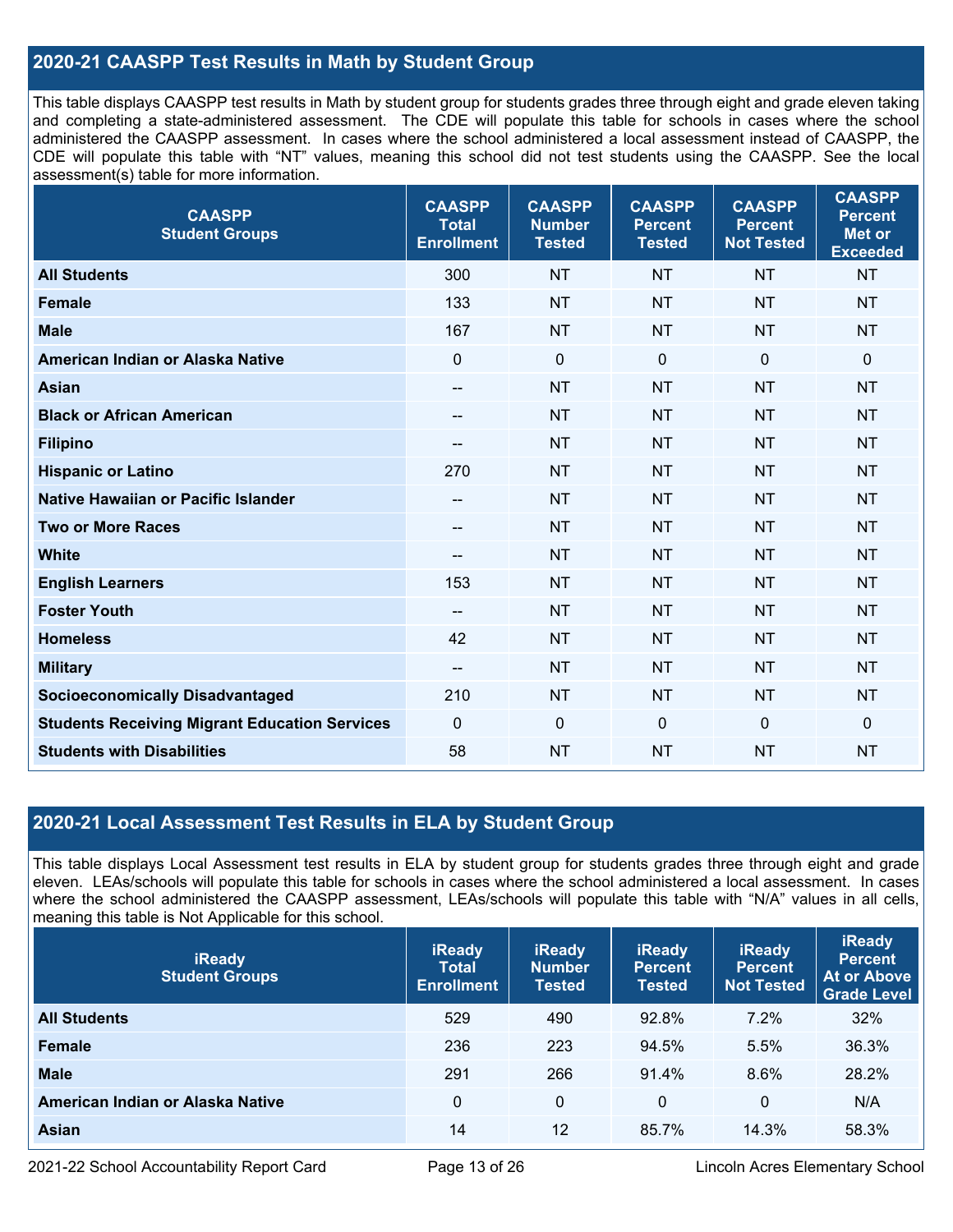| <b>Black or African American</b>                                                      | 3              | $\overline{2}$ | 66.7%        | 33.3%        | 100%  |
|---------------------------------------------------------------------------------------|----------------|----------------|--------------|--------------|-------|
| <b>Filipino</b>                                                                       | 225            | 23             | 92%          | 8%           | 73.9% |
| <b>Hispanic or Latino</b>                                                             | 449            | 424            | 94.4%        | 5.6%         | 29.7% |
| Native Hawaiian or Pacific Islander                                                   | 2              | $\overline{2}$ | 100%         | $0\%$        | $0\%$ |
| <b>Two or More Races</b>                                                              | 8              | 5              | 62.5%        | 37.5%        | 20%   |
| <b>White</b>                                                                          | 14             | 11             | 78.6%        | 21.4%        | 27.3% |
| <b>English Learners</b>                                                               | 240            | 229            | 95.4%        | 4.6%         | 20.1% |
| <b>Foster Youth</b>                                                                   | $\overline{2}$ | $\Omega$       | $\Omega$     | $\mathbf{0}$ | N/A   |
| <b>Homeless</b>                                                                       | 33             | 33             | 100%         | $0\%$        | 24%   |
| <b>Military</b>                                                                       | 6              | 6              | 100%         | $0\%$        | 50%   |
| <b>Socioeconomically Disadvantaged</b>                                                | 363            | 338            | 93%          | 7%           | 23%   |
| <b>Students Receiving Migrant Education Services</b>                                  | $\Omega$       | $\mathbf{0}$   | $\mathbf{0}$ | $\mathbf{0}$ | N/A   |
| <b>Students with Disabilities</b>                                                     | 100            | 77             | 77%          | 23%          | 22%   |
| har above the aradelevel standard in the context of the local assessment administered |                |                |              |              |       |

\*At or above the grade-level standard in the context of the local assessment administered.

# **2020-21 Local Assessment Test Results in Math by Student Group**

 This table displays Local Assessment test results in Math by student group for students grades three through eight and grade eleven. LEAs/schools will populate this table for schools in cases where the school administered a local assessment. In cases where the school administered the CAASPP assessment, LEAs/schools will populate this table with "N/A" values in all cells, meaning this table is Not Applicable for this school.

| <b>iReady</b><br><b>Student Groups</b>               | <b>iReady</b><br><b>Total</b><br><b>Enrollment</b> | <b>iReady</b><br><b>Number</b><br><b>Tested</b> | <b>iReady</b><br><b>Percent</b><br><b>Tested</b> | <b>iReady</b><br><b>Percent</b><br><b>Not Tested</b> | <b>iReady</b><br><b>Percent</b><br><b>At or Above</b><br><b>Grade Level</b> |
|------------------------------------------------------|----------------------------------------------------|-------------------------------------------------|--------------------------------------------------|------------------------------------------------------|-----------------------------------------------------------------------------|
| <b>All Students</b>                                  | 529                                                | 490                                             | 92.8%                                            | 7.2%                                                 | 25.1%                                                                       |
| <b>Female</b>                                        | 236                                                | 222                                             | 94.1%                                            | 5.9%                                                 | 26.1%                                                                       |
| <b>Male</b>                                          | 291                                                | 267                                             | 91.8%                                            | 8.2%                                                 | 24.3%                                                                       |
| American Indian or Alaska Native                     | $\Omega$                                           | $\mathbf 0$                                     | $\Omega$                                         | 0                                                    | N/A                                                                         |
| <b>Asian</b>                                         | 14                                                 | 12                                              | 85.7%                                            | 14.3%                                                | 50%                                                                         |
| <b>Black or African American</b>                     | 3                                                  | $\overline{2}$                                  | 66.7%                                            | 33.3%                                                | 50%                                                                         |
| <b>Filipino</b>                                      | 20                                                 | 23                                              | 92%                                              | 8%                                                   | 65.2%                                                                       |
| <b>Hispanic or Latino</b>                            | 449                                                | 424                                             | 94.4%                                            | 5.6%                                                 | 22.4%                                                                       |
| Native Hawaiian or Pacific Islander                  | 4                                                  | 4                                               | 100%                                             | 0%                                                   | 0%                                                                          |
| <b>Two or More Races</b>                             | 8                                                  | 5                                               | 62.5%                                            | 37.5%                                                | 20%                                                                         |
| <b>White</b>                                         | 14                                                 | 12                                              | 85.7%                                            | 14.3%                                                | 33%                                                                         |
| <b>English Learners</b>                              | 240                                                | 229                                             | 95.4%                                            | 4.6%                                                 | 15.7%                                                                       |
| <b>Foster Youth</b>                                  | $\overline{2}$                                     | $\overline{2}$                                  | $\Omega$                                         | $\Omega$                                             | N/A                                                                         |
| <b>Homeless</b>                                      | 33                                                 | 33                                              | 100%                                             | 0%                                                   | 18%                                                                         |
| <b>Military</b>                                      | 6                                                  | $6\phantom{1}$                                  | 100%                                             | 0%                                                   | 50%                                                                         |
| <b>Socioeconomically Disadvantaged</b>               | 362                                                | 339                                             | 93.6%                                            | 6.4%                                                 | 24.5%                                                                       |
| <b>Students Receiving Migrant Education Services</b> | 0                                                  | 0                                               | 0                                                | $\mathbf 0$                                          | N/A                                                                         |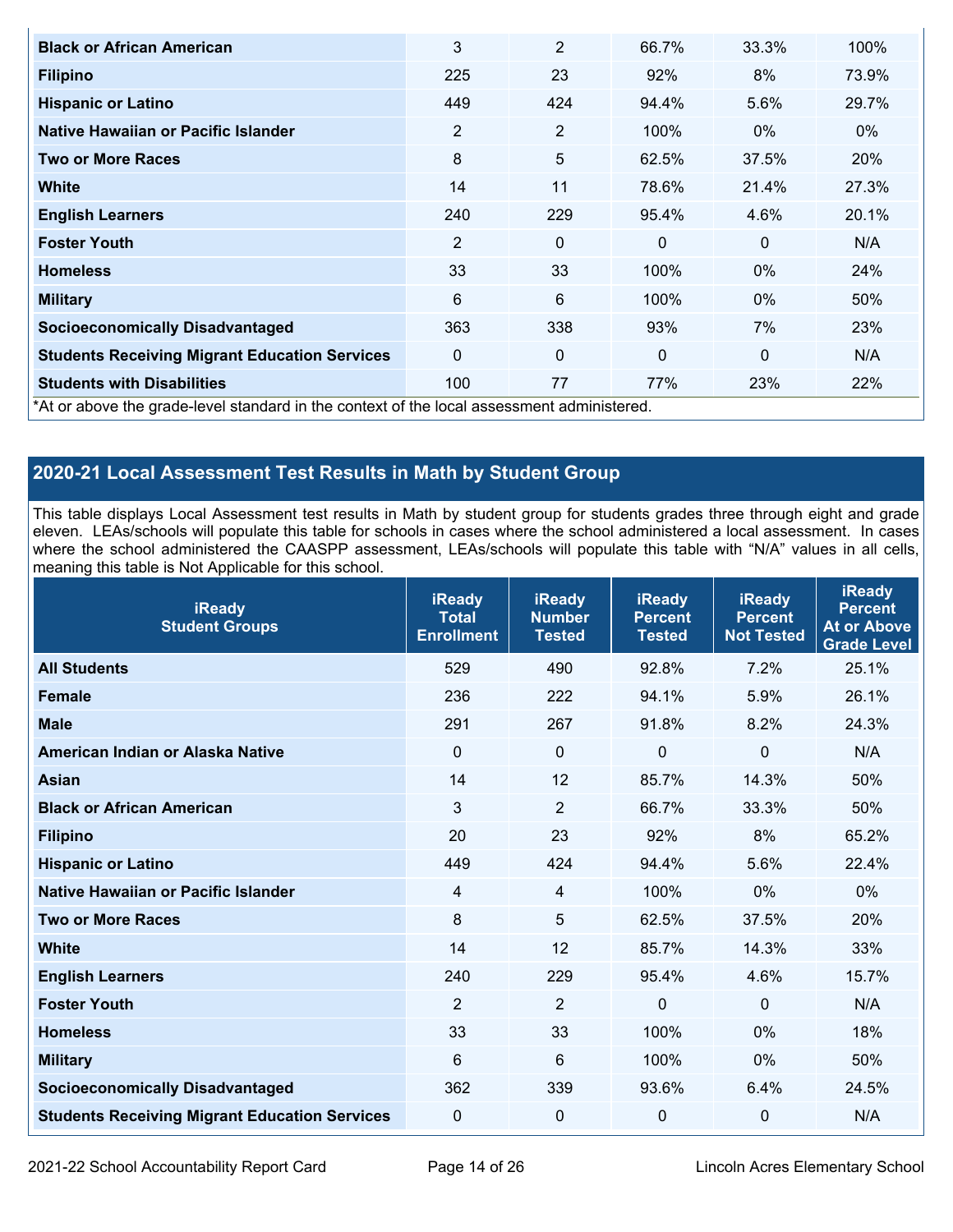| <b>Students with Disabilities</b>                                                                                   | 100 | 76 | 76% | 24% | 14.5% |  |  |  |
|---------------------------------------------------------------------------------------------------------------------|-----|----|-----|-----|-------|--|--|--|
| ♦ A theory is a second to be a second to the contract of the first product of a transit of the following the second |     |    |     |     |       |  |  |  |

\*At or above the grade-level standard in the context of the local assessment administered.

# **CAASPP Test Results in Science for All Students**

This table displays the percentage of all students grades five, eight, and High School meeting or exceeding the State Standard.

 resulting summative testing suspension. The Executive Order N-30-20 was issued which waived the assessment, accountability, and reporting requirements for the 2019-2020 school year. The 2019-2020 data cells with N/A values indicate that the 2019-2020 data are not available due to the COVID-19 pandemic and

For any 2020-2021 data cells with N/T values indicate that this school did not test students using the CAASPP Science.

| <b>Subject</b>                                  | School  | <b>School</b> | District          | <b>District</b> | <b>State</b> | <b>State</b> |
|-------------------------------------------------|---------|---------------|-------------------|-----------------|--------------|--------------|
|                                                 | 2019-20 | 2020-21       | $ 2019-20\rangle$ | 2020-21         | 2019-20      | 2020-21      |
| <b>Science</b><br>(grades 5, 8 and high school) | N/A     | ΝT            | N/A               | NT              | N/A          | 28.72        |

## **2020-21 CAASPP Test Results in Science by Student Group**

 This table displays CAASPP test results in Science by student group for students grades five, eight, and High School. For any data cells with N/T values indicate that this school did not test students using the CAASPP Science.

| <b>Student Group</b>                                 | <b>Total</b><br><b>Enrollment</b> | <b>Number</b><br><b>Tested</b> | <b>Percent</b><br><b>Tested</b> | <b>Percent</b><br><b>Not Tested</b> | <b>Percent</b><br><b>Met or</b><br><b>Exceeded</b> |
|------------------------------------------------------|-----------------------------------|--------------------------------|---------------------------------|-------------------------------------|----------------------------------------------------|
| <b>All Students</b>                                  | 85                                | <b>NT</b>                      | <b>NT</b>                       | <b>NT</b>                           | <b>NT</b>                                          |
| <b>Female</b>                                        | 42                                | <b>NT</b>                      | <b>NT</b>                       | <b>NT</b>                           | <b>NT</b>                                          |
| <b>Male</b>                                          | 43                                | <b>NT</b>                      | <b>NT</b>                       | <b>NT</b>                           | <b>NT</b>                                          |
| American Indian or Alaska Native                     | 0                                 | $\mathbf 0$                    | $\mathbf 0$                     | $\mathbf 0$                         | $\mathbf 0$                                        |
| <b>Asian</b>                                         | --                                | <b>NT</b>                      | <b>NT</b>                       | <b>NT</b>                           | <b>NT</b>                                          |
| <b>Black or African American</b>                     |                                   | <b>NT</b>                      | <b>NT</b>                       | <b>NT</b>                           | <b>NT</b>                                          |
| <b>Filipino</b>                                      | --                                | <b>NT</b>                      | <b>NT</b>                       | <b>NT</b>                           | <b>NT</b>                                          |
| <b>Hispanic or Latino</b>                            | 75                                | <b>NT</b>                      | <b>NT</b>                       | <b>NT</b>                           | <b>NT</b>                                          |
| Native Hawaiian or Pacific Islander                  | --                                | <b>NT</b>                      | <b>NT</b>                       | <b>NT</b>                           | <b>NT</b>                                          |
| <b>Two or More Races</b>                             |                                   | <b>NT</b>                      | <b>NT</b>                       | <b>NT</b>                           | <b>NT</b>                                          |
| <b>White</b>                                         | $-$                               | <b>NT</b>                      | <b>NT</b>                       | <b>NT</b>                           | <b>NT</b>                                          |
| <b>English Learners</b>                              | 31                                | <b>NT</b>                      | <b>NT</b>                       | <b>NT</b>                           | <b>NT</b>                                          |
| <b>Foster Youth</b>                                  | $- -$                             | <b>NT</b>                      | <b>NT</b>                       | <b>NT</b>                           | <b>NT</b>                                          |
| <b>Homeless</b>                                      | --                                | <b>NT</b>                      | <b>NT</b>                       | <b>NT</b>                           | <b>NT</b>                                          |
| <b>Military</b>                                      | $\qquad \qquad -$                 | <b>NT</b>                      | <b>NT</b>                       | <b>NT</b>                           | <b>NT</b>                                          |
| <b>Socioeconomically Disadvantaged</b>               | 57                                | <b>NT</b>                      | <b>NT</b>                       | <b>NT</b>                           | <b>NT</b>                                          |
| <b>Students Receiving Migrant Education Services</b> | 0                                 | 0                              | $\mathbf 0$                     | $\mathbf 0$                         | $\mathbf{0}$                                       |
| <b>Students with Disabilities</b>                    | 14                                | <b>NT</b>                      | <b>NT</b>                       | <b>NT</b>                           | <b>NT</b>                                          |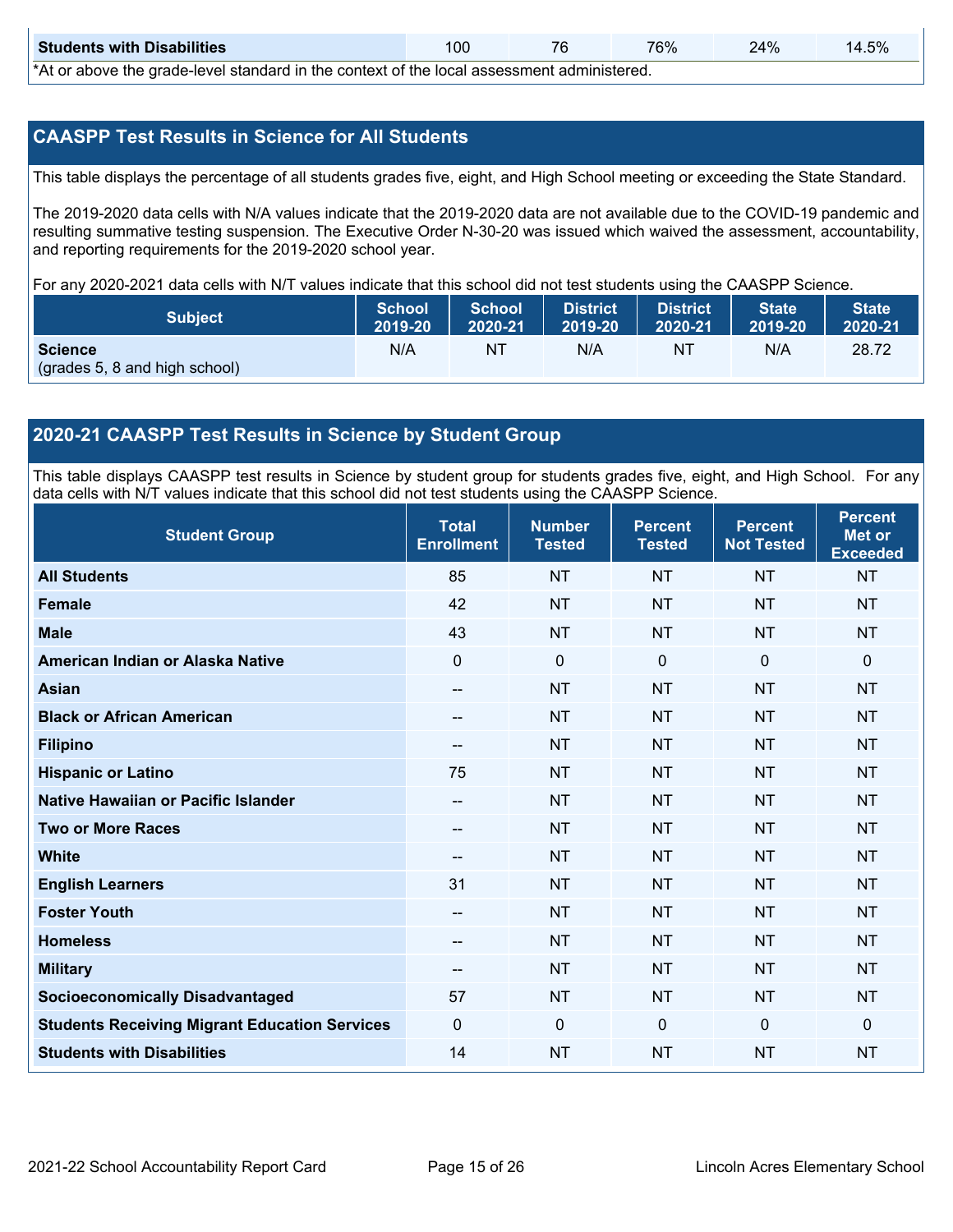# **B. Pupil Outcomes State Priority: Other Pupil Outcomes**

 Pupil Outcomes (Priority 8): Pupil outcomes in the subject area of physical The SARC provides the following information relevant to the State priority: Other education.

# **2020-21 California Physical Fitness Test Results**

 Due to the COVID-19 crisis, the Physical Fitness Test was suspended during the 2020-2021 school year and therefore no data are reported and each cell in this table is populated with "N/A."

| <b>Grade Level</b> | <b>Four of Six Fitness Standards</b> | Five of Six Fitness Standards   Six of Six Fitness Standards | Percentage of Students Meeting Percentage of Students Meeting Percentage of Students Meeting |
|--------------------|--------------------------------------|--------------------------------------------------------------|----------------------------------------------------------------------------------------------|
| Grade 5            | N/A                                  | N/A                                                          | N/A                                                                                          |
| Grade 7            | N/A                                  | N/A                                                          | N/A                                                                                          |
| Grade 9            | N/A                                  | N/A                                                          | N/A                                                                                          |

# **C. Engagement State Priority: Parental Involvement**

The SARC provides the following information relevant to the State priority: Parental Involvement (Priority 3): Efforts the school district makes to seek parent input in making decisions regarding the school district and at each school site.

# **2021-22 Opportunities for Parental Involvement**

Contact Person Name: Katherine Melanese Phone Number: (619) 336-8600

There are a number of activities for parents and families to be involved in at Lincoln Acres. Due to the Coronavirus pandemic, the district has suspended all in-person volunteer opportunities so we have tried to offer virtual activities where noted. When possible, we look forward to resuming family engagement activities back on our campus.

- (Virtual) lBook Fair
- Chaperone field trips & classroom projects
- (Virtual) District Parent Advisory Council (DPAC)
- (Virtual) English Language Advisory Committee (ELAC)
- Fall Festival
- Family Reading Nights
- (Virtual) STEAM Days and Nights
- Grandparent Program (Catholic Charities)
- (Virtual) Parent/Teacher Association (PTA)
- (Virtual) Parent Education Opportunities (Nutrition, Por la Vida, English Classes, Mano a Mano)
- Parent Volunteers (Volunteer Workshops)
- PeaceBuilders
- **Makerspace**
- (Virtual) School Site Council (SSC)
- (Virtual) Student of the Month Assemblies
- **Technology Events**
- Vision and Dental Outreach Services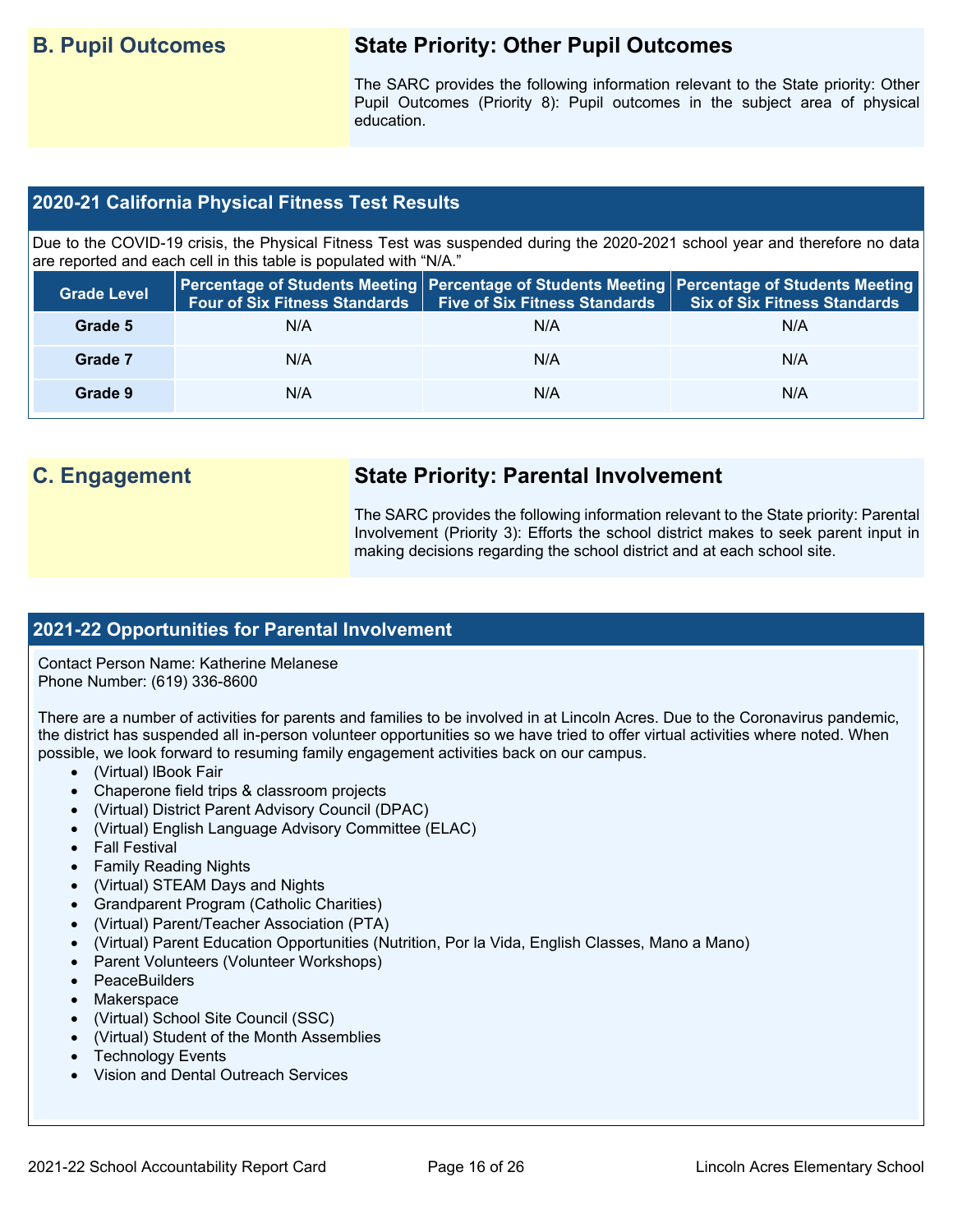# **2020-21 Chronic Absenteeism by Student Group**

| <b>Student Group</b>                                 | <b>Cumulative</b><br><b>Enrollment</b> | <b>Chronic</b><br><b>Absenteeism</b><br><b>Eligible Enrollment</b> | <b>Chronic</b><br><b>Absenteeism</b><br><b>Count</b> | <b>Chronic</b><br><b>Absenteeism</b><br><b>Rate</b> |
|------------------------------------------------------|----------------------------------------|--------------------------------------------------------------------|------------------------------------------------------|-----------------------------------------------------|
| <b>All Students</b>                                  | 559                                    | 549                                                                | 122                                                  | 22.2                                                |
| <b>Female</b>                                        | 251                                    | 246                                                                | 50                                                   | 20.3                                                |
| <b>Male</b>                                          | 306                                    | 301                                                                | 72                                                   | 23.9                                                |
| American Indian or Alaska Native                     | $\Omega$                               | 0                                                                  | $\mathbf{0}$                                         | 0.0                                                 |
| Asian                                                | 14                                     | 14                                                                 | 2                                                    | 14.3                                                |
| <b>Black or African American</b>                     | 3                                      | 3                                                                  | $\mathbf 0$                                          | 0.0                                                 |
| <b>Filipino</b>                                      | 26                                     | 26                                                                 | 1                                                    | 3.8                                                 |
| <b>Hispanic or Latino</b>                            | 487                                    | 478                                                                | 111                                                  | 23.2                                                |
| Native Hawaiian or Pacific Islander                  | $\overline{2}$                         | $\overline{2}$                                                     | $\mathbf{0}$                                         | 0.0                                                 |
| <b>Two or More Races</b>                             | 9                                      | 9                                                                  | 2                                                    | 22.2                                                |
| White                                                | 17                                     | 17                                                                 | 6                                                    | 35.3                                                |
| <b>English Learners</b>                              | 295                                    | 291                                                                | 66                                                   | 22.7                                                |
| <b>Foster Youth</b>                                  | 3                                      | $\overline{3}$                                                     | 1                                                    | 33.3                                                |
| <b>Homeless</b>                                      | 42                                     | 40                                                                 | 13                                                   | 32.5                                                |
| <b>Socioeconomically Disadvantaged</b>               | 404                                    | 395                                                                | 94                                                   | 23.8                                                |
| <b>Students Receiving Migrant Education Services</b> | $\mathbf 0$                            | 0                                                                  | $\Omega$                                             | 0.0                                                 |
| <b>Students with Disabilities</b>                    | 111                                    | 111                                                                | 27                                                   | 24.3                                                |

# **C. Engagement State Priority: School Climate**

 The SARC provides the following information relevant to the State priority: School Climate (Priority 6):

- Pupil suspension rates;
- Pupil expulsion rates; and
- Other local measures on the sense of safety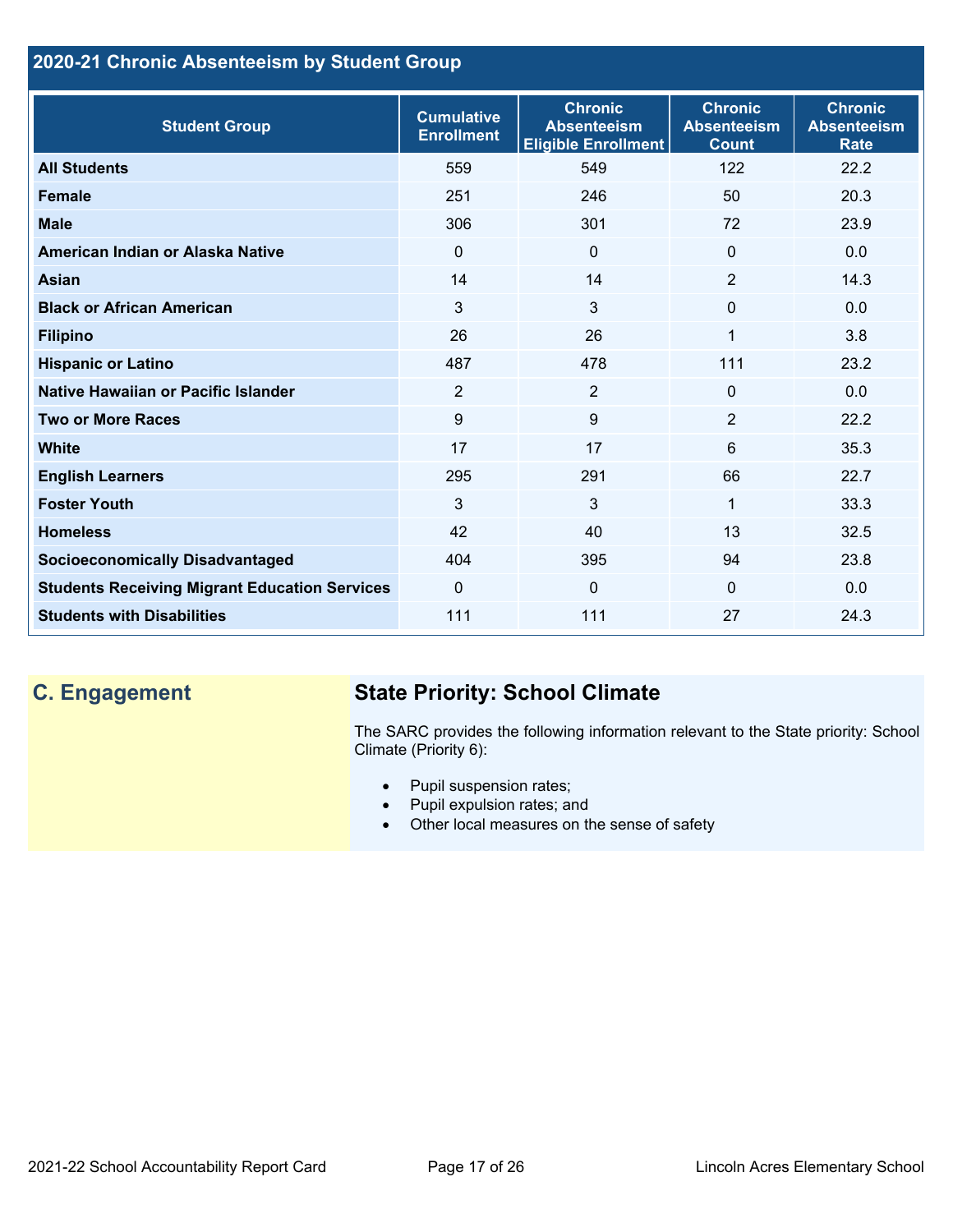## **Suspensions and Expulsions**

This table displays suspensions and expulsions data collected between July through June, each full school year respectively. This table displays suspensions and expulsions data collected between July through June, each full school year respectively.<br>Data collected during the 2020-21 school year may not be comparable to earlier years of this coll learning mode instruction in response to the COVID-19 pandemic.

| <b>Subject</b>     | <b>School</b><br>2018-19 | <b>School</b><br>2020-21 | <b>District</b><br>2018-19 | <b>District</b><br>2020-21 | <b>State</b><br>2018-19 | <b>State</b><br>2020-21 |
|--------------------|--------------------------|--------------------------|----------------------------|----------------------------|-------------------------|-------------------------|
| <b>Suspensions</b> | 2.99                     | 0.00                     | 1.58                       | 0.00                       | 3.47                    | 0.20                    |
| <b>Expulsions</b>  | 0.00                     | 0.00                     | 0.00                       | 0.00                       | 0.08                    | 0.00                    |

 2019-2020 school year is a partial school year due to the COVID-19 crisis. As such, it would be inappropriate to make any This table displays suspensions and expulsions data collected between July through February, partial school year due to the COVID-19 pandemic. The 2019-2020 suspensions and expulsions rate data are not comparable to other year data because the comparisons in rates of suspensions and expulsions in the 2019-2020 school year compared to other school years.

| <b>Subject</b>     | <b>School</b><br>2019-20 | <b>District</b><br>2019-20 | <b>State</b><br>2019-20 |
|--------------------|--------------------------|----------------------------|-------------------------|
| <b>Suspensions</b> | 1 19                     | 0.78                       | 2.45                    |
| <b>Expulsions</b>  | 0.00                     | 0.00                       | 0.05                    |

# **2020-21 Suspensions and Expulsions by Student Group**

| <b>Student Group</b>                                 | <b>Suspensions Rate</b> | <b>Expulsions Rate</b> |
|------------------------------------------------------|-------------------------|------------------------|
| <b>All Students</b>                                  | 0.00                    | 0.00                   |
| <b>Female</b>                                        | 0.00                    | 0.00                   |
| <b>Male</b>                                          | 0.00                    | 0.00                   |
| American Indian or Alaska Native                     | 0.00                    | 0.00                   |
| Asian                                                | 0.00                    | 0.00                   |
| <b>Black or African American</b>                     | 0.00                    | 0.00                   |
| <b>Filipino</b>                                      | 0.00                    | 0.00                   |
| <b>Hispanic or Latino</b>                            | 0.00                    | 0.00                   |
| Native Hawaiian or Pacific Islander                  | 0.00                    | 0.00                   |
| <b>Two or More Races</b>                             | 0.00                    | 0.00                   |
| <b>White</b>                                         | 0.00                    | 0.00                   |
| <b>English Learners</b>                              | 0.00                    | 0.00                   |
| <b>Foster Youth</b>                                  | 0.00                    | 0.00                   |
| <b>Homeless</b>                                      | 0.00                    | 0.00                   |
| <b>Socioeconomically Disadvantaged</b>               | 0.00                    | 0.00                   |
| <b>Students Receiving Migrant Education Services</b> | 0.00                    | 0.00                   |
| <b>Students with Disabilities</b>                    | 0.00                    | 0.00                   |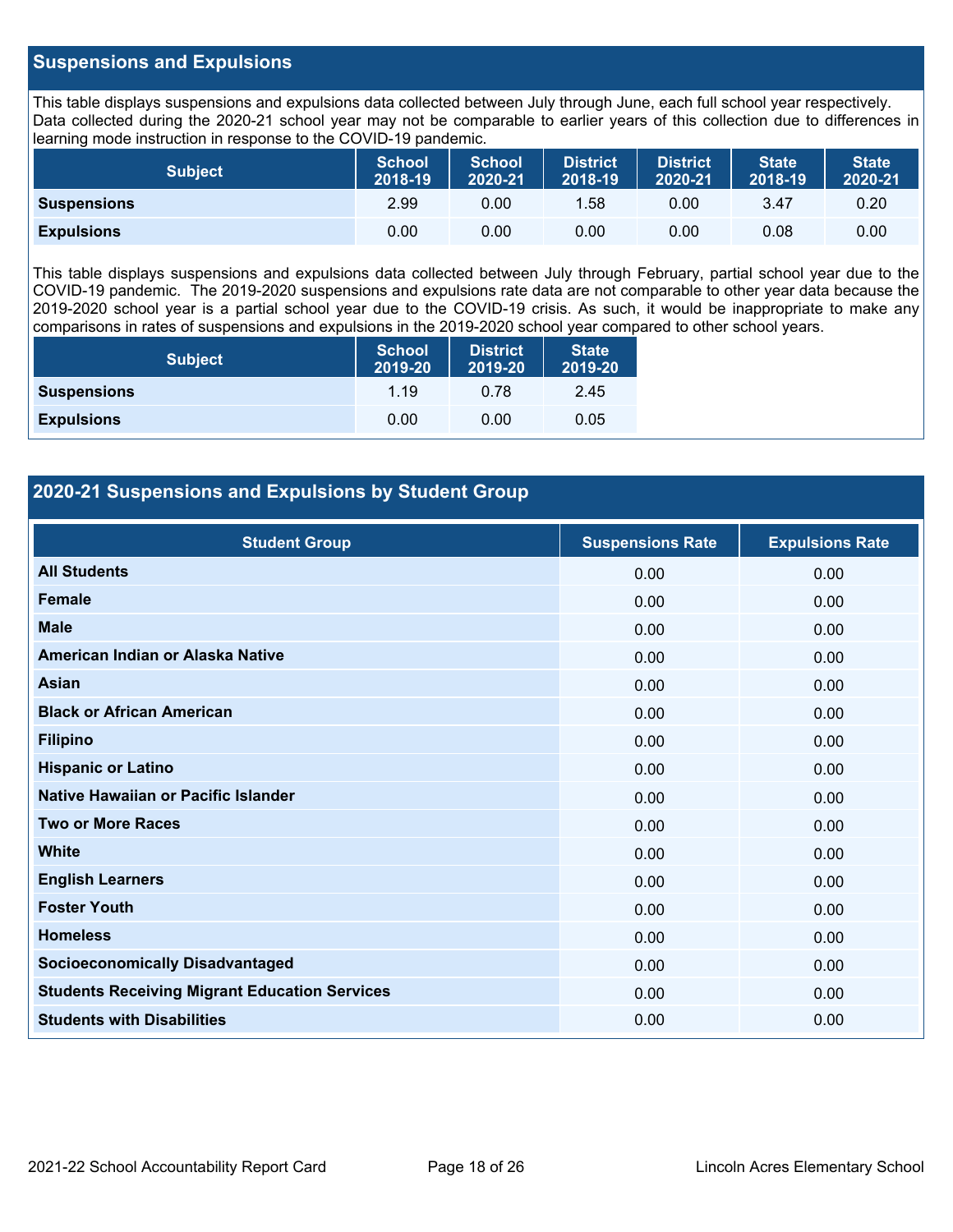### **2021-22 School Safety Plan**

 Date the plan was last reviewed with the staff: October 2021 Date the plan was last updated: October 2021

 The Comprehensive School Safety Plan includes school procedures to address daily school safety and safety in emergencies. In addition, it includes compliance with laws including: (1) child abuse reporting, (2) disaster response, (3) suspension and expulsion policies, (4) notification of teachers of dangerous pupils, (5) sexual harassment, (6) school-wide dress codes prohibiting gang-related apparel, (7) procedures for safe ingress and egress from school, (8) procedures to ensure a safe and orderly environment conducive to learning, and (9) rules and procedures on school discipline adopted pursuant to Ed Code Sections 35291 and 35291.5. A copy of the plan is available for inspection by the public in the office.

Our staff is committed to maintaining a safe, secure, and aesthetically pleasing environment for our students. The District's Comprehensive Emergency Disaster Plan is aimed at providing security for students, teachers, and family members in case of unexpected and disruptive events.

# **D. Other SARC Information Information Required in the SARC**

 The information in this section is required to be in the SARC but is not included in the state priorities for LCFF.

## **2018-19 Elementary Average Class Size and Class Size Distribution**

 indicates how many classes fall into each size category (a range of total students per class). The "Other" category is for multi-This table displays the 2018-19 average class size and class size distribution. The columns titled "Number of Classes" grade level classes.

| <b>Grade Level</b> | <b>Average</b><br><b>Class Size</b> | <b>1-20 Students</b> | Number of Classes with   Number of Classes with   Number of Classes with<br>21-32 Students | 33+ Students |
|--------------------|-------------------------------------|----------------------|--------------------------------------------------------------------------------------------|--------------|
| K                  | 17                                  |                      |                                                                                            |              |
|                    | 24                                  |                      | っ                                                                                          |              |
|                    | 23                                  |                      | 3                                                                                          |              |
|                    | 18                                  |                      | ≘                                                                                          |              |
|                    | 33                                  |                      |                                                                                            |              |
| 5                  | 32                                  |                      |                                                                                            |              |
| 6                  | 25                                  |                      |                                                                                            |              |
| <b>Other</b>       | 12                                  |                      |                                                                                            |              |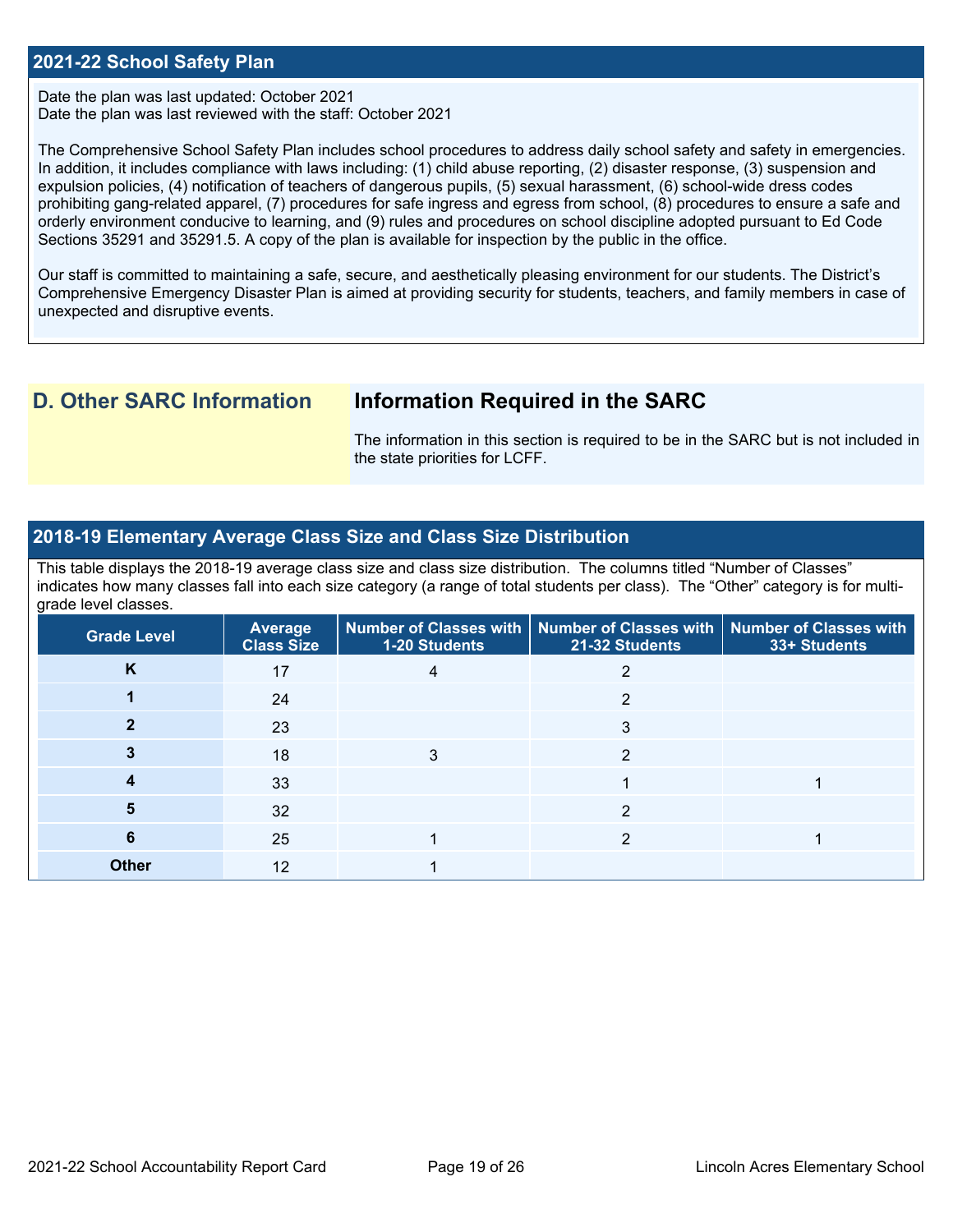## **2019-20 Elementary Average Class Size and Class Size Distribution**

This table displays the 2019-20 average class size and class size distribution. The columns titled "Number of Classes" indicates how many classes fall into each size category (a range of total students per class). The "Other" category is for multi-grade level classes.

| <b>Grade Level</b> | <b>Average</b><br><b>Class Size</b> | 1-20 Students | Number of Classes with   Number of Classes with   Number of Classes with<br>21-32 Students | 33+ Students |
|--------------------|-------------------------------------|---------------|--------------------------------------------------------------------------------------------|--------------|
| K                  | 22                                  |               |                                                                                            |              |
|                    | 21                                  |               | າ                                                                                          |              |
|                    | 22                                  |               | 2                                                                                          |              |
|                    | 21                                  | っ             |                                                                                            |              |
|                    | 25                                  |               | 3                                                                                          |              |
| 5                  | 31                                  |               | າ                                                                                          |              |
| 6                  | 27                                  |               | າ                                                                                          |              |
| <b>Other</b>       | 14                                  | 8             |                                                                                            |              |

## **2020-21 Elementary Average Class Size and Class Size Distribution**

This table displays the 2020-21 average class size and class size distribution. The columns titled "Number of Classes" indicates how many classes fall into each size category (a range of total students per class). The "Other" category is for multi-grade level classes.

| <b>Grade Level</b> | <b>Average</b><br><b>Class Size</b> | <b>1-20 Students</b> | Number of Classes with   Number of Classes with   Number of Classes with<br>21-32 Students | 33+ Students |
|--------------------|-------------------------------------|----------------------|--------------------------------------------------------------------------------------------|--------------|
| K                  | 18                                  | 3                    |                                                                                            |              |
|                    | 21                                  |                      |                                                                                            |              |
|                    | 21                                  |                      | າ                                                                                          |              |
|                    | 21                                  |                      |                                                                                            |              |
| 4                  | 28                                  |                      | っ                                                                                          |              |
| 5                  | 26                                  |                      |                                                                                            |              |
| 6                  | 32                                  |                      | 2                                                                                          |              |
| <b>Other</b>       | 17                                  | 9                    |                                                                                            |              |

# **2020-21 Ratio of Pupils to Academic Counselor**

This table displays the ratio of pupils to Academic Counselor. One full time equivalent (FTE) equals one staff member working full time; one FTE could also represent two staff members who each work 50 percent of full time.

| <b>Title</b>                        | <b>Ratio</b> |
|-------------------------------------|--------------|
| <b>Pupils to Academic Counselor</b> |              |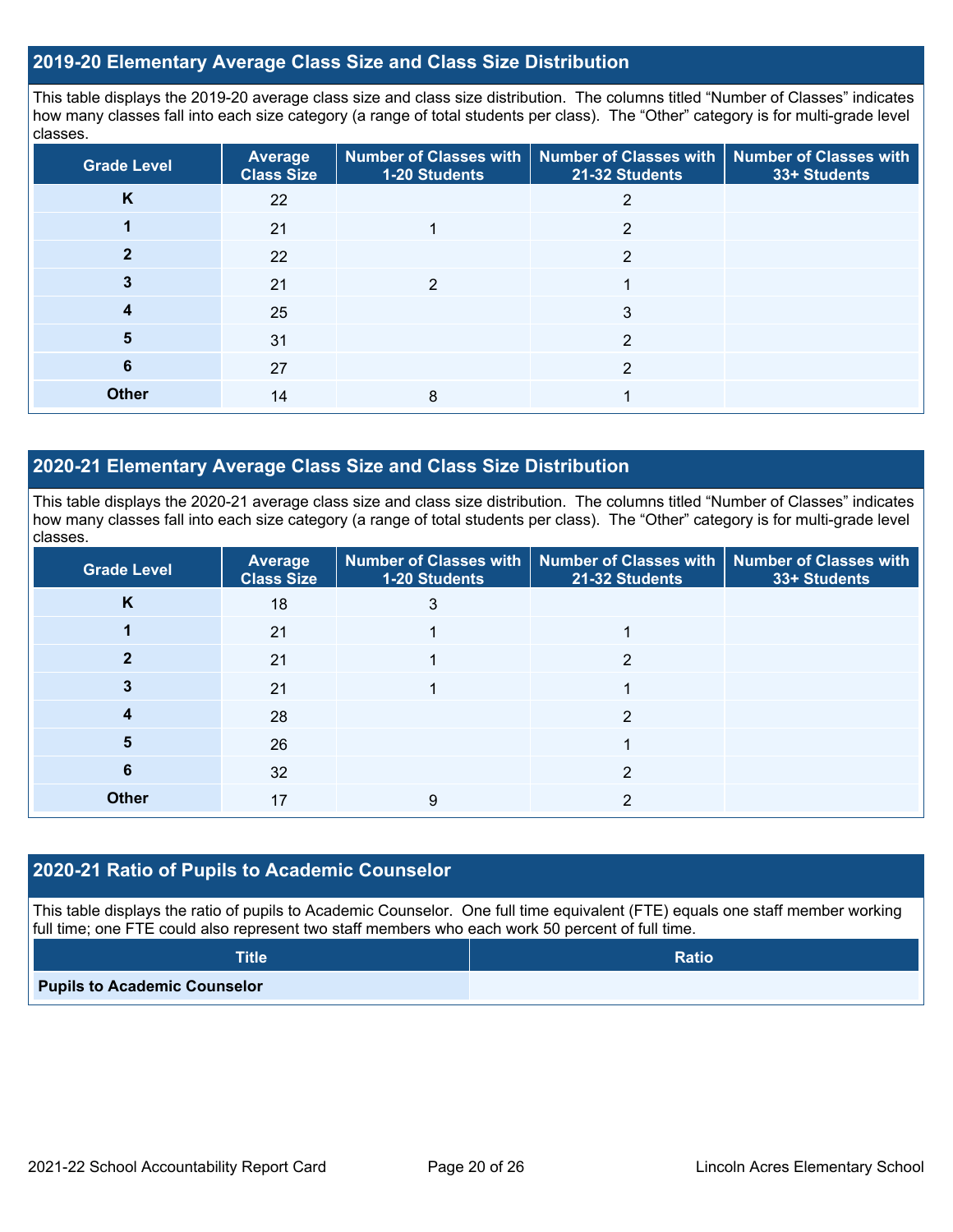## **2020-21 Student Support Services Staff**

This table displays the number of FTE support staff assigned to this school. One full time equivalent (FTE) equals one staff member working full time; one FTE could also represent two staff members who each work 50 percent of full time.

| <b>Title</b>                                                         | <b>Number of FTE Assigned to School</b> |
|----------------------------------------------------------------------|-----------------------------------------|
| <b>Counselor (Academic, Social/Behavioral or Career Development)</b> | $\mathbf{0}$                            |
| Library Media Teacher (Librarian)                                    | $\mathbf{0}$                            |
| <b>Library Media Services Staff (Paraprofessional)</b>               | $\mathbf{0}$                            |
| <b>Psychologist</b>                                                  |                                         |
| <b>Social Worker</b>                                                 | $\mathbf{0}$                            |
| <b>Speech/Language/Hearing Specialist</b>                            | 2.5                                     |
| <b>Resource Specialist (non-teaching)</b>                            | $\Omega$                                |
| <b>Other</b>                                                         | 3.1                                     |

# **2019-20 Expenditures Per Pupil and School Site Teacher Salaries**

 This table displays the 2019-20 expenditures per pupil and average teach salary for this school. Cells with N/A values do not require data.

| <b>Level</b>                                         | <b>Total</b><br><b>Expenditures</b><br><b>Per Pupil</b> | <b>Expenditures</b><br><b>Per Pupil</b><br>(Restricted) | <b>Expenditures</b><br><b>Per Pupil</b><br>(Unrestricted) | Average<br><b>Teacher</b><br><b>Salary</b> |
|------------------------------------------------------|---------------------------------------------------------|---------------------------------------------------------|-----------------------------------------------------------|--------------------------------------------|
| <b>School Site</b>                                   | \$6,909                                                 | \$635                                                   | \$6.274                                                   | \$77,829                                   |
| <b>District</b>                                      | N/A                                                     | N/A                                                     | \$6.447                                                   | \$83,098                                   |
| <b>Percent Difference - School Site and District</b> | N/A                                                     | N/A                                                     | $-2.7$                                                    | $-6.5$                                     |
| <b>State</b>                                         |                                                         |                                                         | \$8.444                                                   | \$82,431                                   |
| <b>Percent Difference - School Site and State</b>    | N/A                                                     | N/A                                                     | $-29.5$                                                   | $-5.7$                                     |

# **2020-21 Types of Services Funded**

In addition to the State General Fund, National School District receives state and federal funding for the following categorical, special education, and other support programs.

Title I \$106,108 LCAP Supplemental and Concentration Funds \$161,500 Total \$ 267,608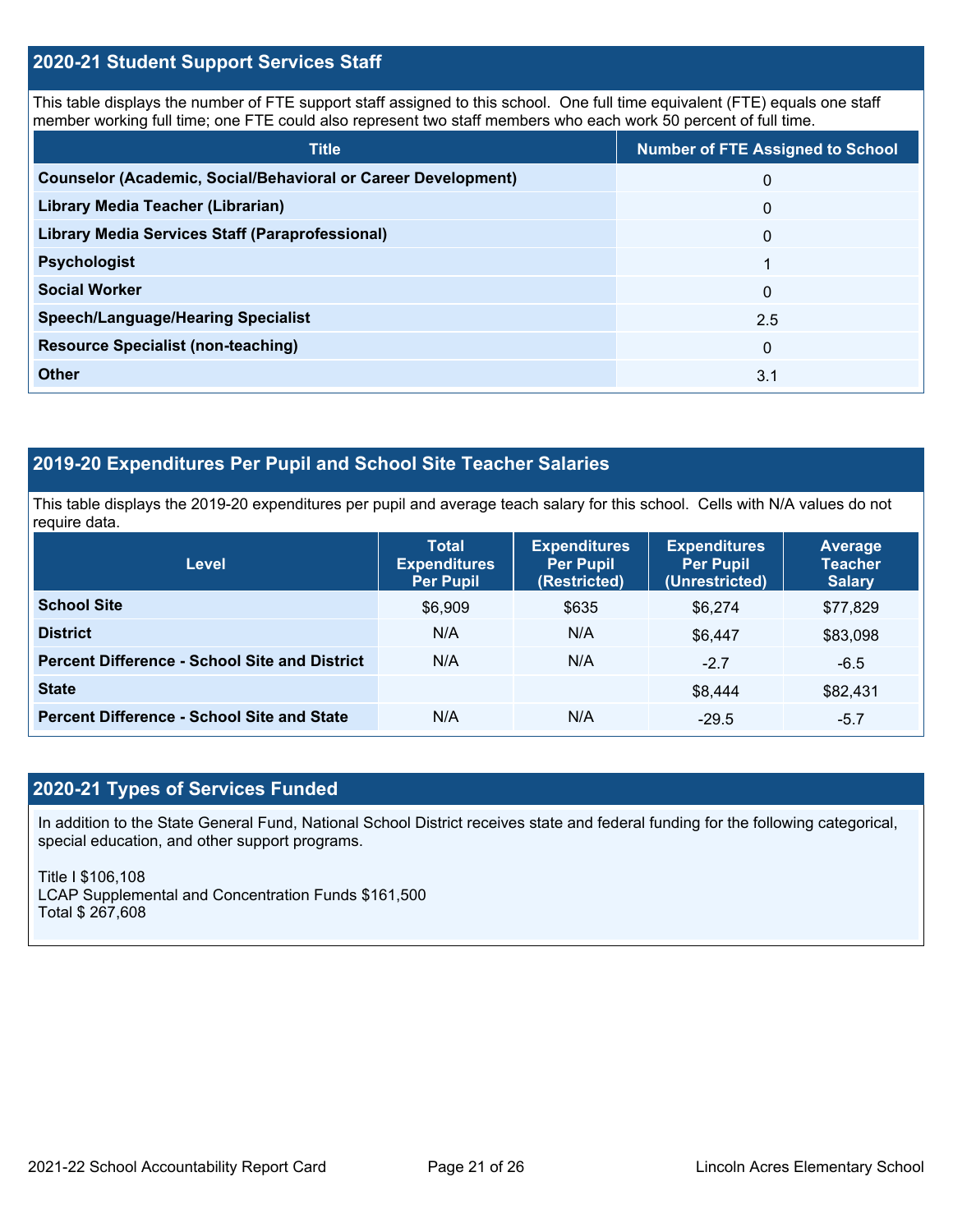## **2019-20 Teacher and Administrative Salaries**

This table displays the 2019-20 Teacher and Administrative salaries. For detailed information on salaries, see the CDE Certification Salaries & Benefits web page at<http://www.cde.ca.gov/ds/fd/cs/>.

| Category                                             | <b>District</b><br><b>Amount</b> | <b>State Average</b><br>for Districts<br>in Same Category |
|------------------------------------------------------|----------------------------------|-----------------------------------------------------------|
| <b>Beginning Teacher Salary</b>                      | \$49,557                         | \$51,450                                                  |
| <b>Mid-Range Teacher Salary</b>                      | \$73,699                         | \$80,263                                                  |
| <b>Highest Teacher Salary</b>                        | \$106,425                        | \$101,012                                                 |
| <b>Average Principal Salary (Elementary)</b>         | \$136,181                        | \$128,082                                                 |
| <b>Average Principal Salary (Middle)</b>             | \$0                              | \$132,453                                                 |
| <b>Average Principal Salary (High)</b>               | \$0                              | \$134,792                                                 |
| <b>Superintendent Salary</b>                         | \$210,492                        | \$197,968                                                 |
| <b>Percent of Budget for Teacher Salaries</b>        | 34%                              | 34%                                                       |
| <b>Percent of Budget for Administrative Salaries</b> | 5%                               | 6%                                                        |

### **Professional Development**

 district calendar earmarks full days and early release time for providing site-based professional development for all teachers. (UCI Math Project), as well as specific training to support the needs of English Learners. In addition to these subject areas, The selection of focus areas for on-going professional development is based on a careful analysis of achievement data. The Teachers also have opportunities to attend conferences and district wide professional development throughout the year. Areas of focus for teacher training include effective instructional strategies for implementation of Common Core Standards, best practices for Data Teams collaboration, curriculum training in writing, language arts (ARC and Benchmark) and mathematics professional development is provided to teachers on methods and best practices for using online platforms such as Panorama, Schoology, Seesaw, ARC, Google Meets, and other resources.

 teachers will receive professional development in the California ELA/ELD framework and standards with a specific focus on During the 2021-2022 school year, professional development will be provided in the areas of mathematics and ELA. These content areas were selected in response to the needs highlighted in our iReady data. In the area of language arts, all of our vocabulary development and comprehension of informational text and literature. In math, professional development will address the domains of Number and Operations and Alegra and Algebraic Thinking. A secondary goal of all professional development is to address the needs of English learners to close the achievement gap between this group and their English only peers. In addition to the academic areas, our teachers have received training on a vareity of social-emotional curriculum which they will deliver in their classrooms. The curriculum will focus on a variety of topics with an emphasis on emotional regulation. This area was an identified need based on social-emotional student self-surveys and teacher surveys of students.

 in various formats including whole group, grade-level teams, and through individual mentoring and coaching by our District Teachers who are experiencing difficultly or need improvement have access to the PAR (Peer Assistance Review) Program. Professional development will be delivered through teacher release days, bi-weekly data team meetings, collaboration days, weekly staff meetings, off the clock offerings and during individual teacher planning days. Professional development is provided Resource Teachers. The District assists in the coordination of BTSA Induction Support for year one and two teachers.

This table displays the number of school days dedicated to staff development and continuous improvement.

| <b>Subject</b>                                                                  |    | 2019-20   2020-21   2021-22 |
|---------------------------------------------------------------------------------|----|-----------------------------|
| Number of school days dedicated to Staff Development and Continuous Improvement | 26 |                             |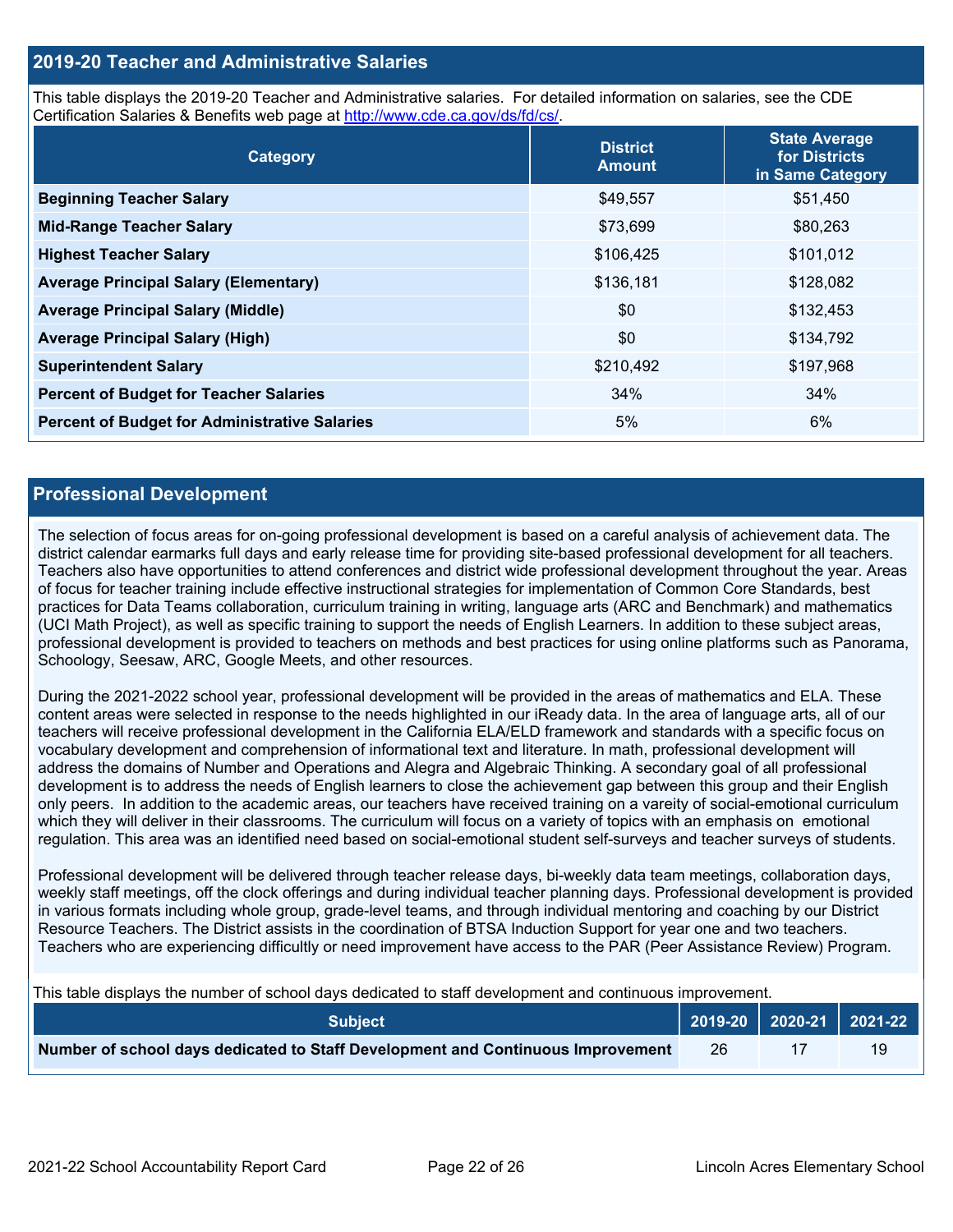# **National School District 2020-21 Local Accountability Report Card (LARC) Addendum**

# **Local Accountability Report Card (LARC) Addendum**



2020-21 Local Accountability Report **On July 14, 2021, the California State Board of Education (SBE) determined that** the California Department of Education (CDE) will use the SARC as the mechanism Card (LARC) Addendum Overview the California Department of Education (CDE) will use the SARC as the mechanism<br>to conduct a one-time data collection of the LEA-level aggregate test results of all school's local assessments administered during the 2020–2021 school year in order to meet the federal Every Students Succeeds Act (ESSA) reporting requirement for the Local Educational Agency Accountability Report Cards (LARCs).

> Each local educational agency (LEA) is responsible for preparing and posting their annual LARC in accordance with the federal ESSA. As a courtesy, the CDE prepares and posts the LARCs on behalf of all LEAs.

> to report their aggregate local assessments test results at the LEA-level to the CDE by populating the tables below via the SARC. These data will be used to meet the Only for the 2020–2021 school year and the 2020–2021 LARCs, LEAs are required LEAs' federal requirement for their LARCs. Note that it is the responsibility of the school and LEA to ensure that all student privacy and suppression rules are in place when reporting data in Tables 3 and 4 in the Addendum, as applicable.

> The tables below are not part of the SBE approved 2020–2021 SARC template but rather are the mechanism by which these required data will be collected from LEAs.

> For purposes of the LARC and the following tables, an LEA is defined as a school district, a county office of education, or a direct funded charter school.

| 2021-22 District Contact Information |                                 |  |
|--------------------------------------|---------------------------------|--|
| <b>District Name</b>                 | <b>National School District</b> |  |
| <b>Phone Number</b>                  | $(619)$ 336-7500                |  |
| Superintendent                       | Dr. Leighangela Brady           |  |
| <b>Email Address</b>                 | lbrady@nsd.us                   |  |
| <b>District Website Address</b>      | www.nsd.us                      |  |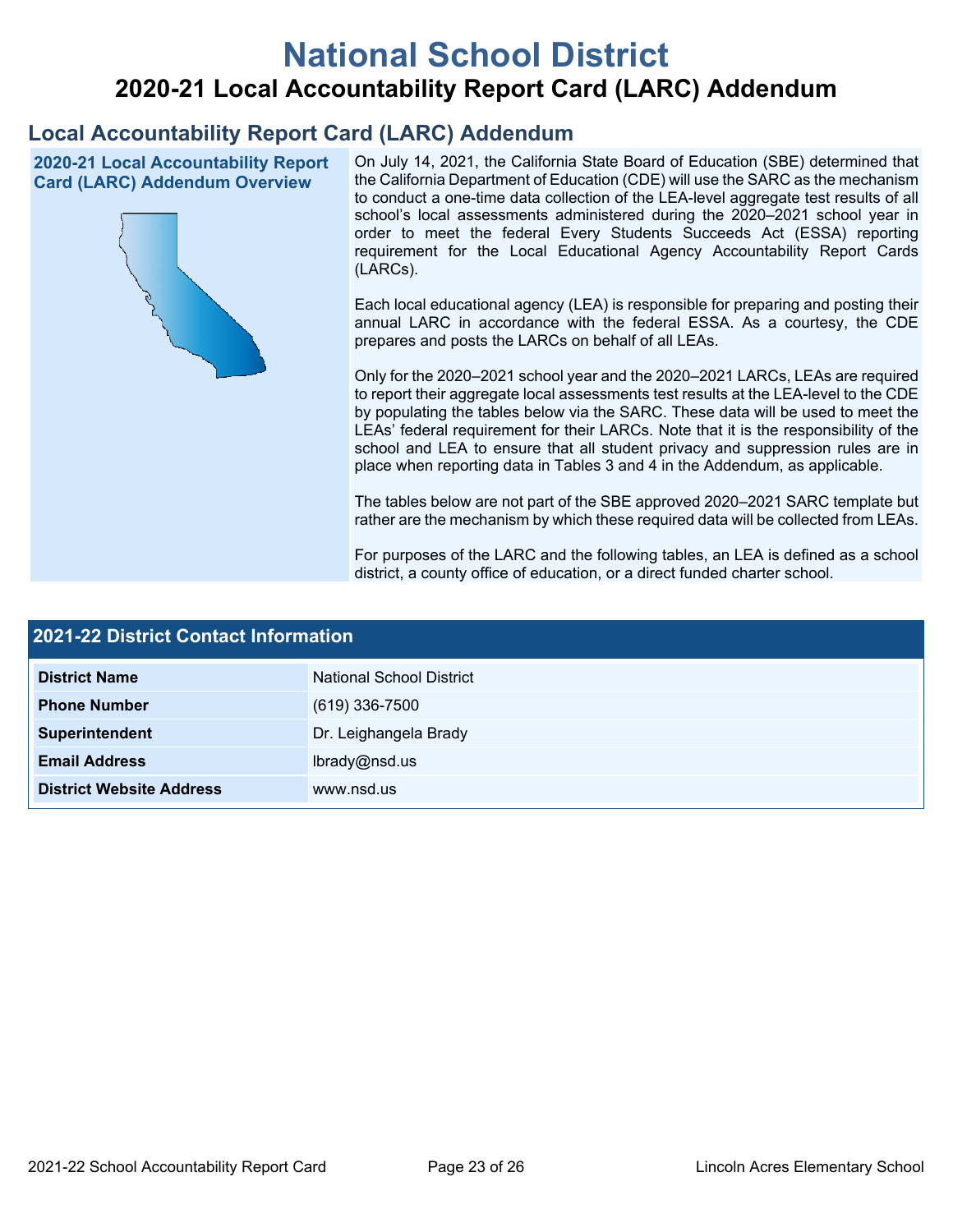# **2020-21 CAASPP Test Results in ELA by Student Group**

 and completing a state-administered assessment. The CDE will populate this table for schools in cases where the school CDE will populate this table with "NT" values, meaning this school did not test students using the CAASPP. See the local This table displays CAASPP test results in ELA by student group for students grades three through eight and grade eleven taking administered the CAASPP assessment. In cases where the school administered a local assessment instead of CAASPP, the assessment(s) table for more information.

| <b>CAASPP</b><br><b>Student Groups</b>               | <b>CAASPP</b><br><b>Total</b><br><b>Enrollment</b> | <b>CAASPP</b><br><b>Number</b><br><b>Tested</b> | <b>CAASPP</b><br><b>Percent</b><br><b>Tested</b> | <b>CAASPP</b><br><b>Percent</b><br><b>Not Tested</b> | <b>CAASPP</b><br><b>Percent</b><br><b>Met or</b><br><b>Exceeded</b> |
|------------------------------------------------------|----------------------------------------------------|-------------------------------------------------|--------------------------------------------------|------------------------------------------------------|---------------------------------------------------------------------|
| <b>All Students</b>                                  | 2815                                               | $\overline{2}$                                  | 0.07                                             | 99.93                                                | $\overline{\phantom{m}}$                                            |
| <b>Female</b>                                        | 1375                                               | $\mathbf 0$                                     | 0.00                                             | 100.00                                               |                                                                     |
| <b>Male</b>                                          | 1438                                               | $\overline{2}$                                  | 0.14                                             | 99.86                                                | --                                                                  |
| American Indian or Alaska Native                     | --                                                 | --                                              | $\overline{\phantom{m}}$                         | --                                                   | --                                                                  |
| <b>Asian</b>                                         | 47                                                 | 0                                               | 0.00                                             | 100.00                                               |                                                                     |
| <b>Black or African American</b>                     | 34                                                 | 0                                               | 0.00                                             | 100.00                                               |                                                                     |
| <b>Filipino</b>                                      | 219                                                | 0                                               | 0.00                                             | 100.00                                               |                                                                     |
| <b>Hispanic or Latino</b>                            | 2345                                               | 1                                               | 0.04                                             | 99.96                                                |                                                                     |
| <b>Native Hawaiian or Pacific Islander</b>           | 19                                                 | $\mathbf 0$                                     | 0.00                                             | 100.00                                               |                                                                     |
| <b>Two or More Races</b>                             | 91                                                 | $\mathbf{1}$                                    | 1.10                                             | 98.90                                                | --                                                                  |
| <b>White</b>                                         | 58                                                 | $\Omega$                                        | 0.00                                             | 100.00                                               | $\hspace{0.05cm}$                                                   |
| <b>English Learners</b>                              | 1412                                               | $\mathbf{1}$                                    | 0.07                                             | 99.93                                                |                                                                     |
| <b>Foster Youth</b>                                  |                                                    | $\overline{\phantom{0}}$                        | $-$                                              |                                                      |                                                                     |
| <b>Homeless</b>                                      | 320                                                | 0                                               | 0.00                                             | 100.00                                               | --                                                                  |
| <b>Military</b>                                      | 13                                                 | 0                                               | 0.00                                             | 100.00                                               | --                                                                  |
| <b>Socioeconomically Disadvantaged</b>               | 2021                                               | $\overline{2}$                                  | 0.10                                             | 99.90                                                | --                                                                  |
| <b>Students Receiving Migrant Education Services</b> | $\mathbf{0}$                                       | $\mathbf 0$                                     | $\mathbf 0$                                      | 0                                                    | $\Omega$                                                            |
| <b>Students with Disabilities</b>                    | 379                                                | $\overline{2}$                                  | 0.53                                             | 99.47                                                |                                                                     |